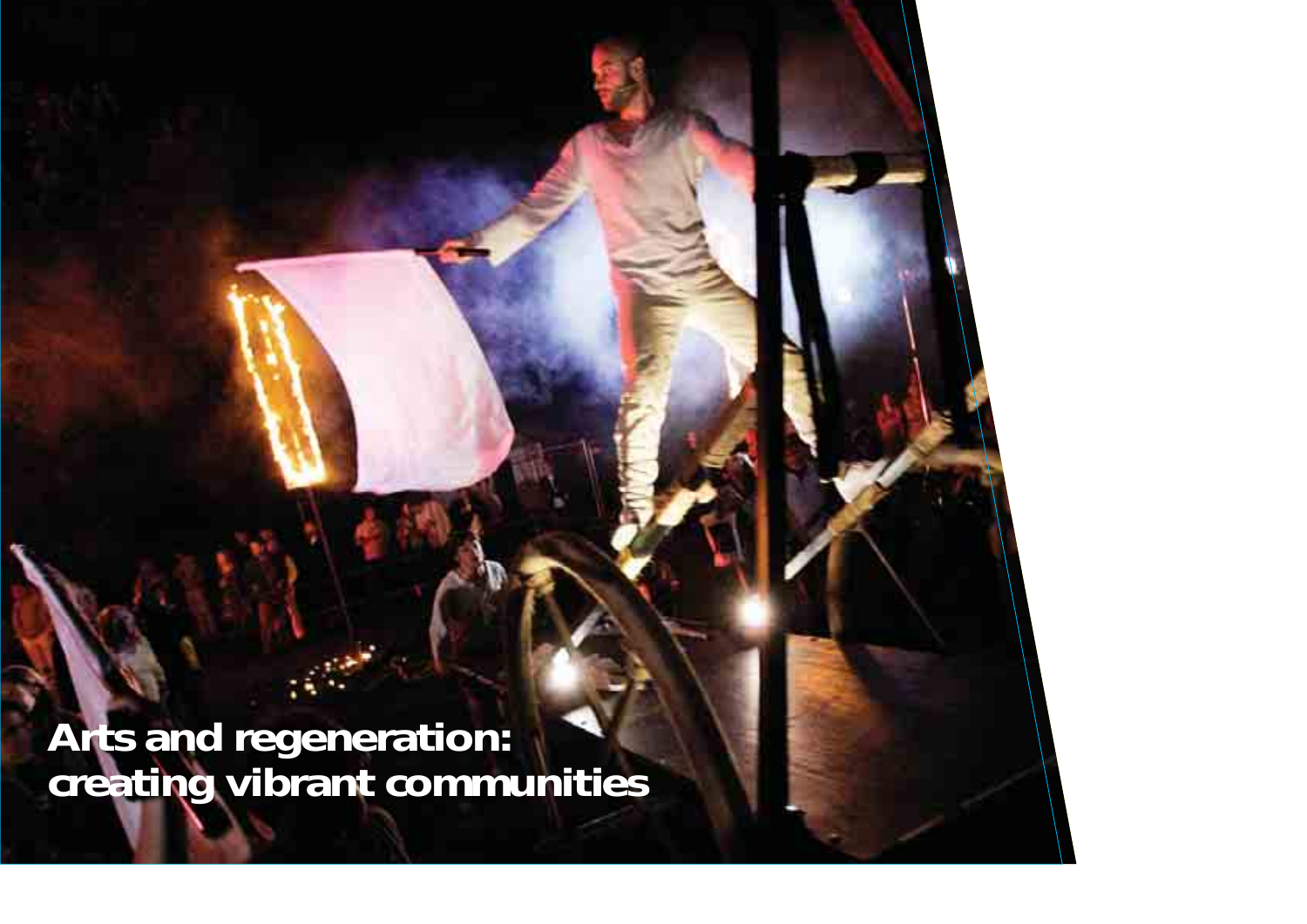Front cover image: Periplum's *The Bell* at Coastal Currents Festival 2007, Hastings. Photo: Matthew Andrews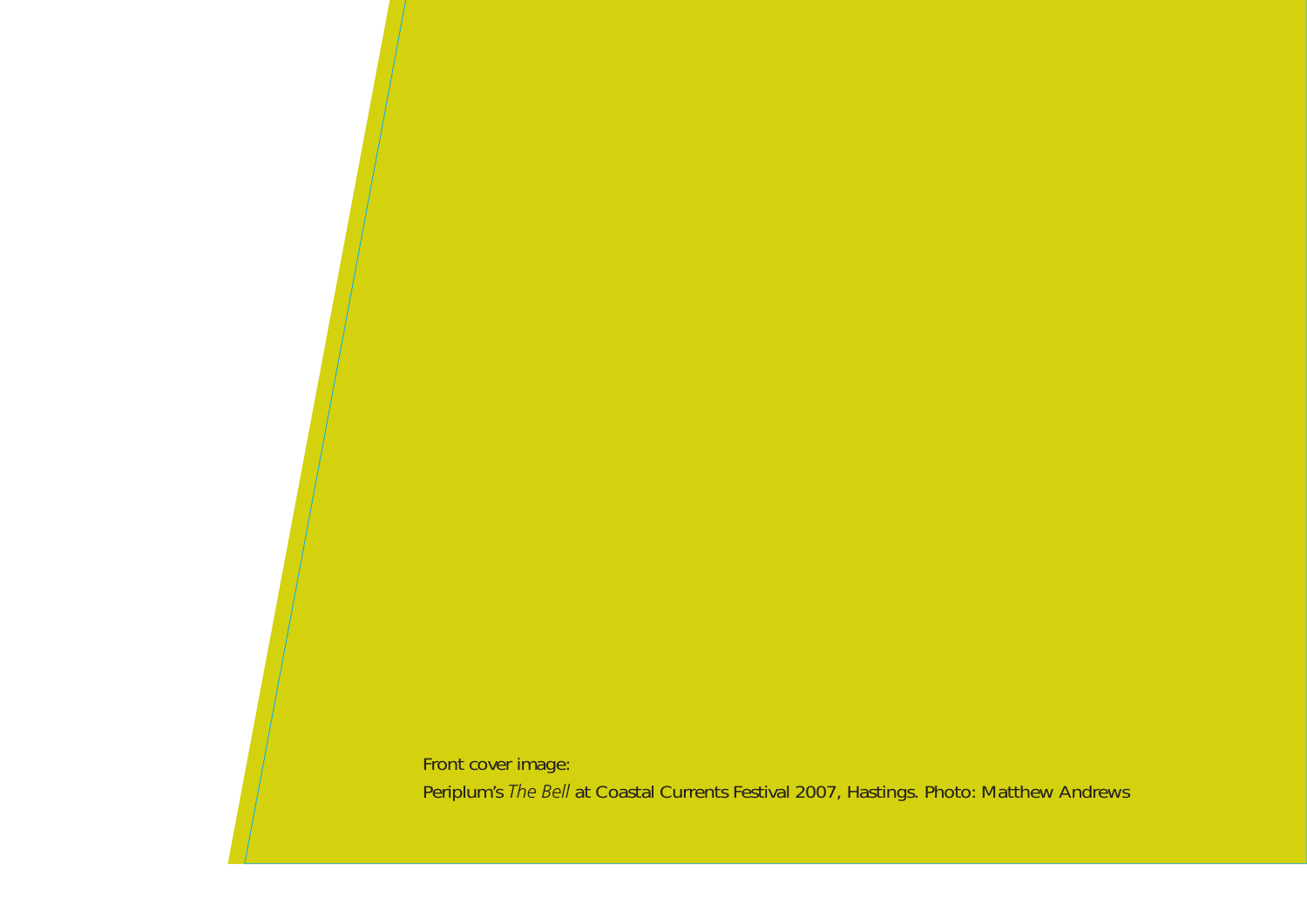# Vibrant communities



Arts Council England believes the arts have a major part to play in helping to galvanise community engagement and participation in planning, and in creating a sense of identity and pride.

We believe that the arts can make an effective contribution to creating or regenerating strong, cohesive and vibrant communities.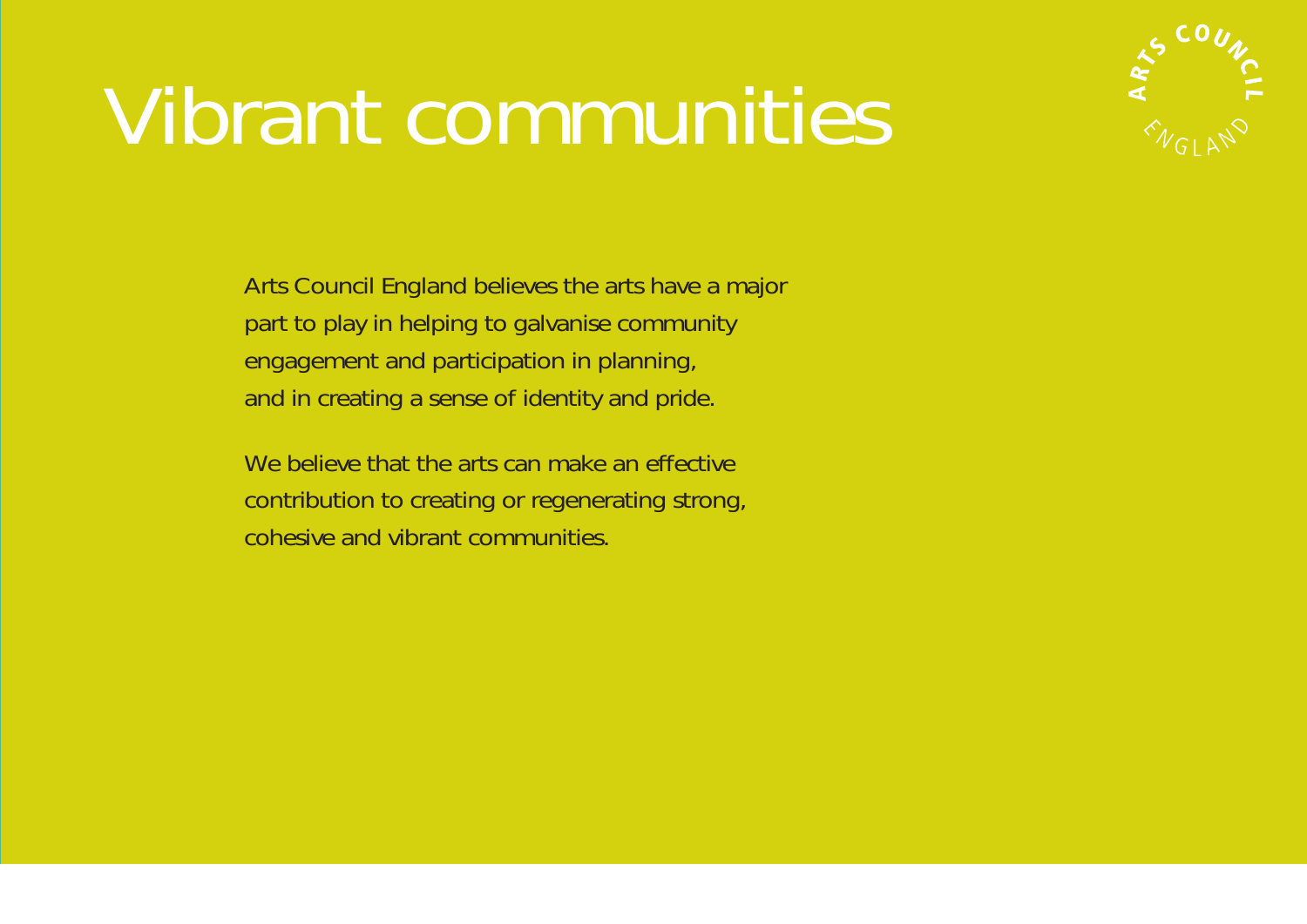# Arts and Regeneration: creating vibrant communities



*Photo: Paul Spencer*

The arts and artists have a long history of contributing to places and communities experiencing change. The arts in their many forms are uniquely able to comment, reflect, influence, interpret and inspire and are increasingly recognised as a key part of the process that can help shape new environments and engage communities.

Arts Council England, as the national development agency for the arts, has a commitment to encouraging artistic practice that reflects and responds to national life as we find it today. Whilst many of the projects in this publication have involved the Arts Council in some way, it is clear that many organisations and individuals from non-arts backgrounds are also acting as champions for artistic input within a regeneration context. *Arts and Regeneration: creating vibrant communities* is intended to

provide core information and share inspiration from others who have engaged with the arts as part of a resolution to local circumstances.

In these case studies we wanted to identify a range of artistic practice from across the country and to look afresh at the role and impact of creativity within regeneration. The projects vary in scale and endeavour, but each identifies the very particular way that artists can influence and respond to regeneration. Each illustrates some of the ways art and artists are able to introduce enquiry, delight and responsiveness to initiatives that can sometimes threaten to overwhelm the very communities that they are intended to reach.

We particularly sought to highlight the diverse range of art forms contributing to physical, social and economic change. The visual arts are more traditionally associated with regeneration,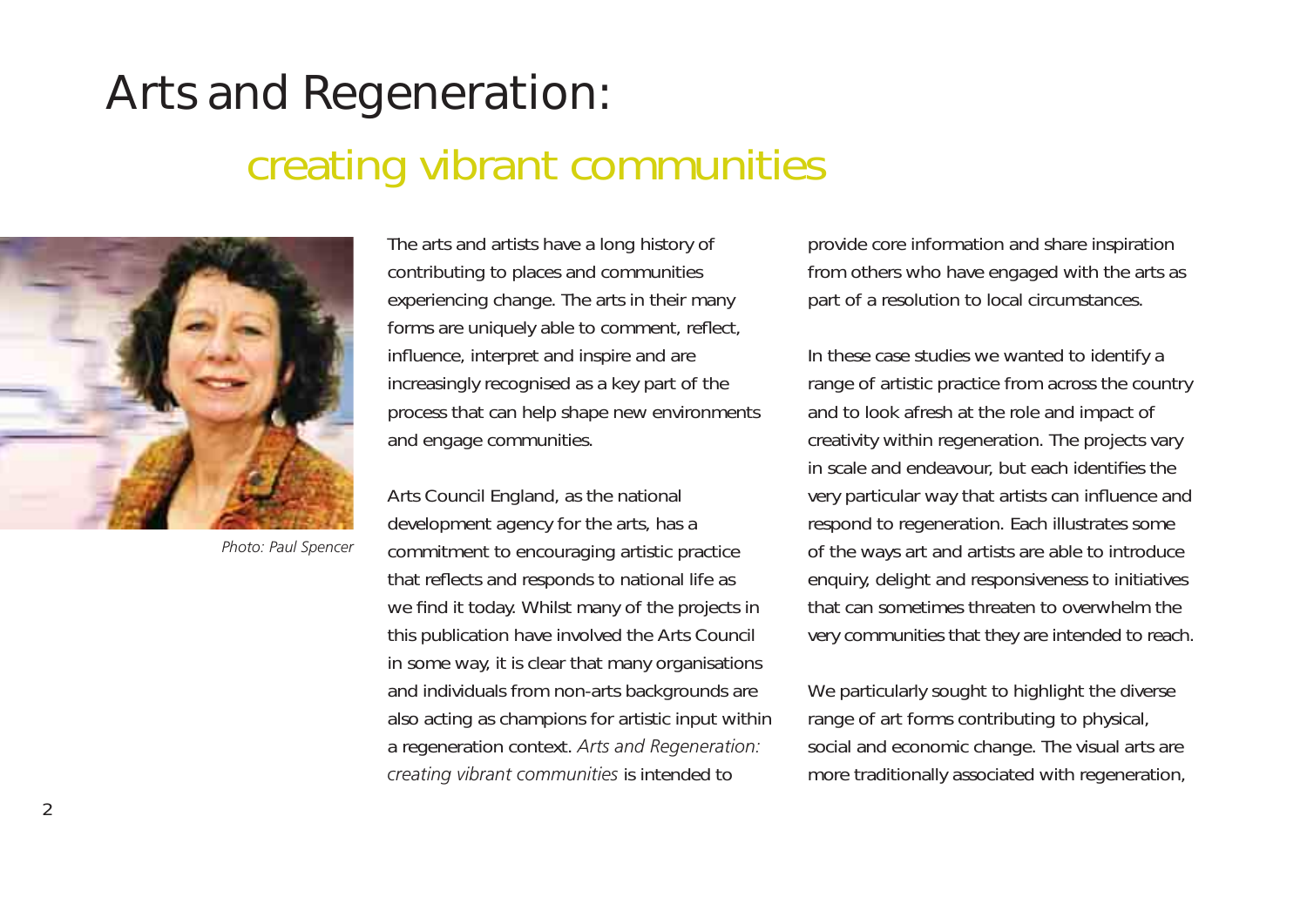emerging from an established tradition of public art, and some of the featured projects identify the variety of imaginative responses that visual artists are able to make to regeneration initiatives, at all stages of the process. We were also keen to find instances of contributions from other art forms, including performance and multi-disciplinary arts. We believe these have a powerful role in bringing together new and existing communities in a positive and meaningful way – surely the heart of all successful regeneration.

Whilst regeneration can take many years – decades in some instances – to embed itself, artistic interventions are often judged in the short term. By its nature regeneration is never finished. Even in the most successful schemes it could be argued that it is only when the project is completed that the regeneration begins. For this reason we wanted to include projects

from the recent past that have subsequently evolved, establishing enduring identities within the communities amongst which they exist. Successful art often involves an element of risk and perhaps trusting the future is the biggest risk of all.

We hope these projects will inspire and equip you to consider working with art and artists in your future regeneration schemes.

#### **Felicity Harvest**

Regional Executive Director Arts Council England, South East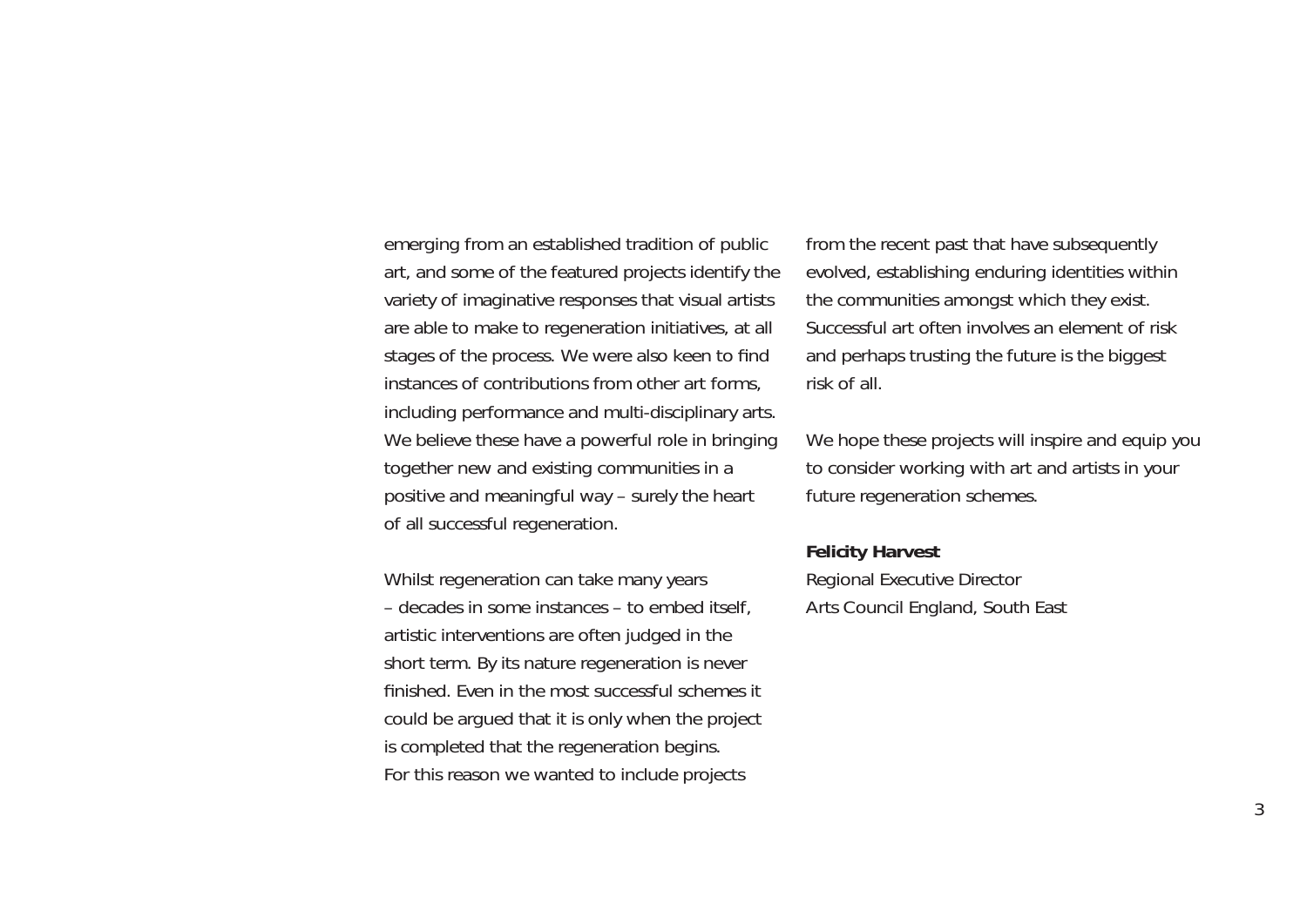

### Case Studies

**1 Building local confi dence**



Pan Urban Extension

**2 Changing working practices**



**6 Shaping their futures**

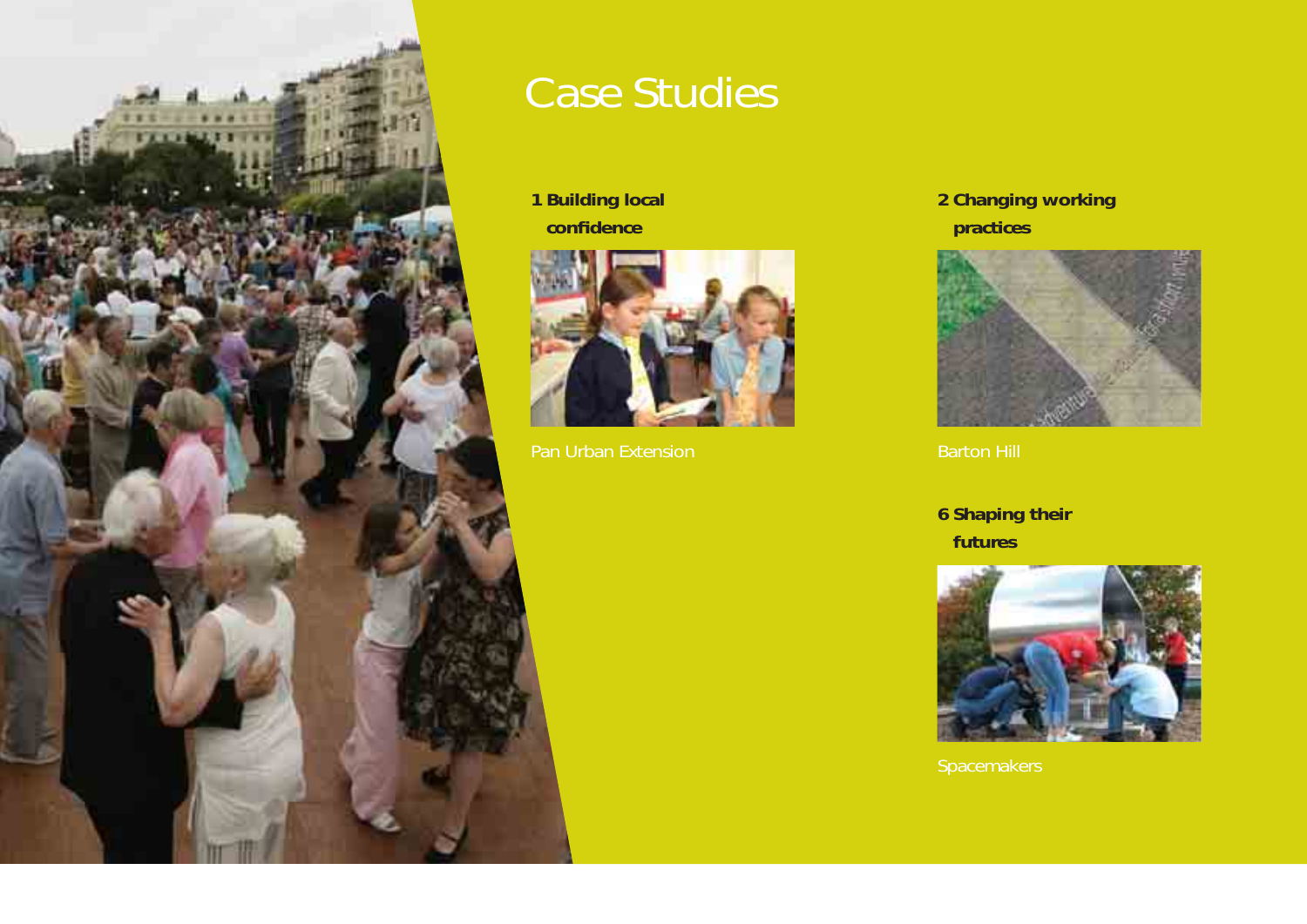### **3 Raising young aspirations**



**7 Exploiting cultural assets**



Ulverston Festival Town

### **4 Championing creative enterprise**



Creative Foundation

### **8 Honouring shared histories**



### **5 Hitting hard targets**



**9 Capturing the imagination**

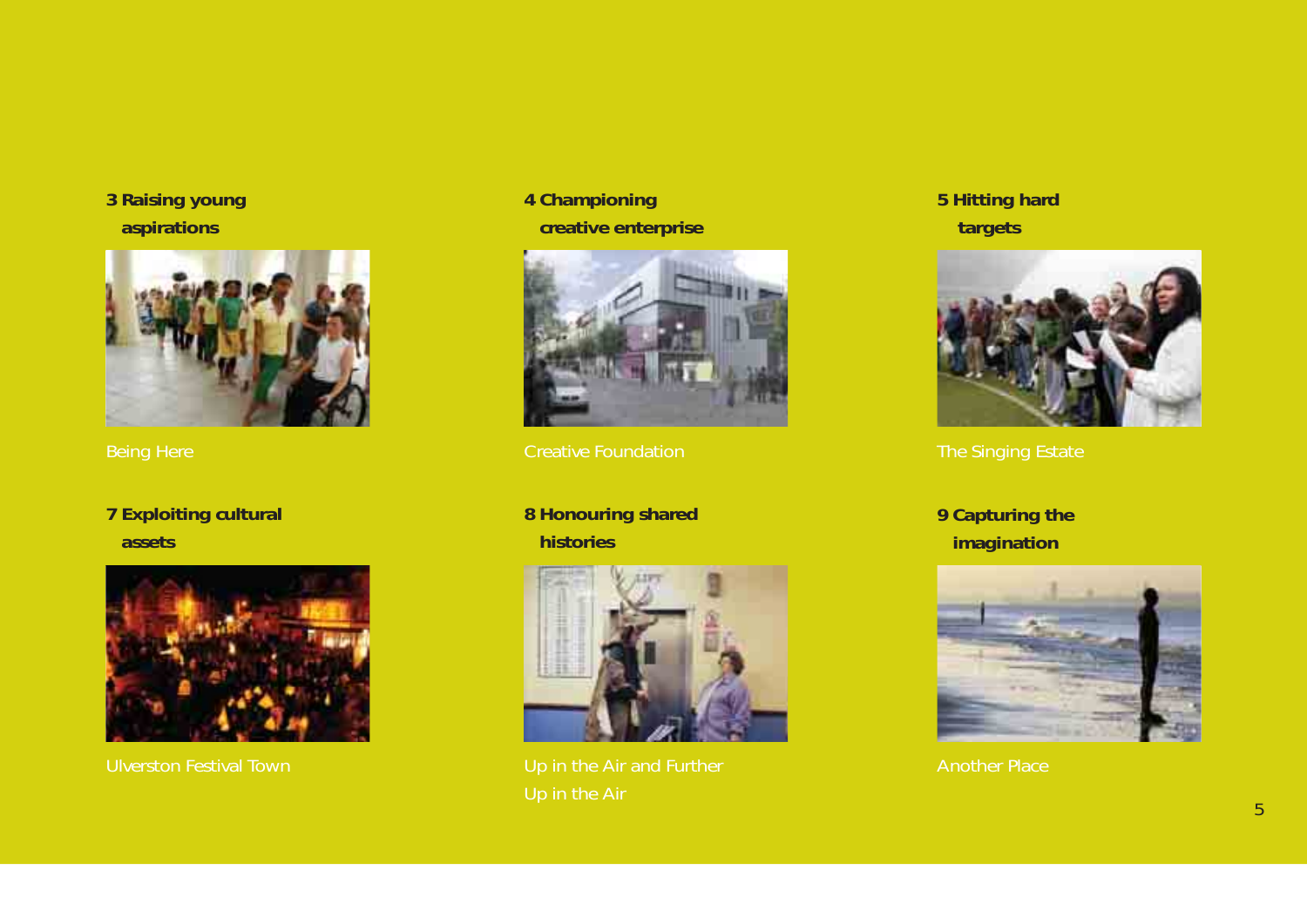'Ultimately the work is about creating homes people want to live in and spaces which are not only useful Gerry Wall, Art at the Centre

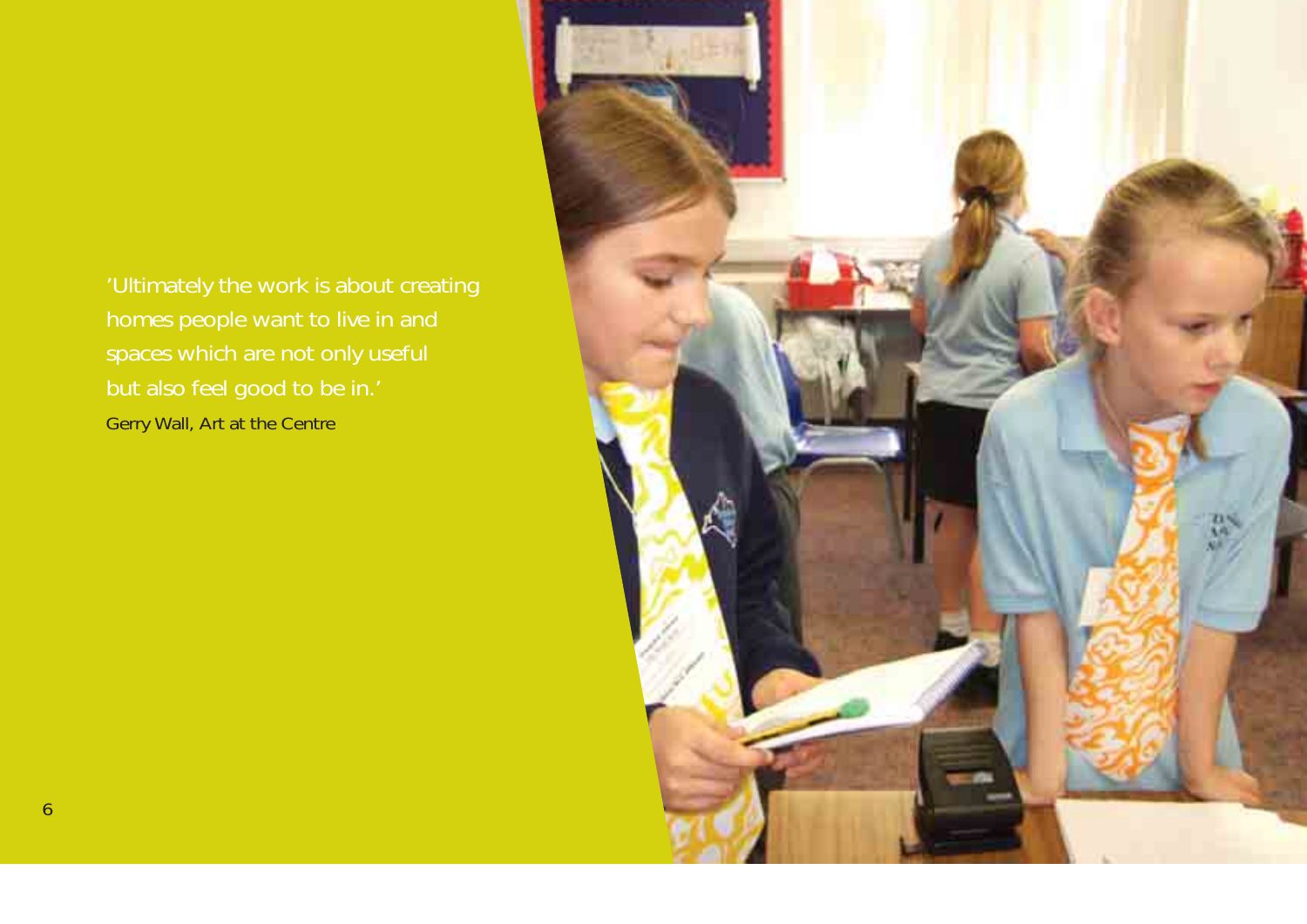# Building local confidence

Art at the Centre is an award scheme from Arts Council England, South East that aims to embed creativity in urban design and regeneration projects.

#### • **Project title**

#### **Pan Urban Extension – Art at the Centre**

- **Location**Newport, Isle of Wight
- **Artist**Gerry Wall and others
- **Commissioner**Isle of Wight Council
- **Cost of arts commission**£135,000

The Pan Urban Extension involves integrating almost 1,000 new homes with 1,195 existing houses and flats. Currently, Pan has limited community facilities and a poor reputation locally. Residents statistically suffer high levels of ill health and low levels of educational achievement. One challenge for the Extension is to raise aspirations of the residents with a view to promoting cohesion between present and future communities. The project also aims to promote high quality design in volume housing.

Gerry Wall and Ben Coode-Adams were appointed lead artists for Art at the Centre in 2005. They conceived a series of participatory projects called Pan Utopia. One of these was Ideal Home which took place in Architecture Week 2006. Artists, architects and students generated design ideas for the ideal community. Art at the Centre hopes that some of these ideas such as a geothermal heat system, a landmark building with multifunctional community spaces and a view from every home, will be incorporated into the site itself.

Creative Partnerships Southampton & Isle of Wight supported Art at the Centre by developing the Pan World News project. 100 children worked with journalists and designers to produce a newspaper reporting on world and home news. The project developed skills, confidence and cooperation amongst the children. Islandwide circulation of the paper by the local County Press promoted positive messages about Pan's young people to communities across the island. The project will now be developed through the school's Extended Schools work, independently and in conjunction with Creative Partnerships.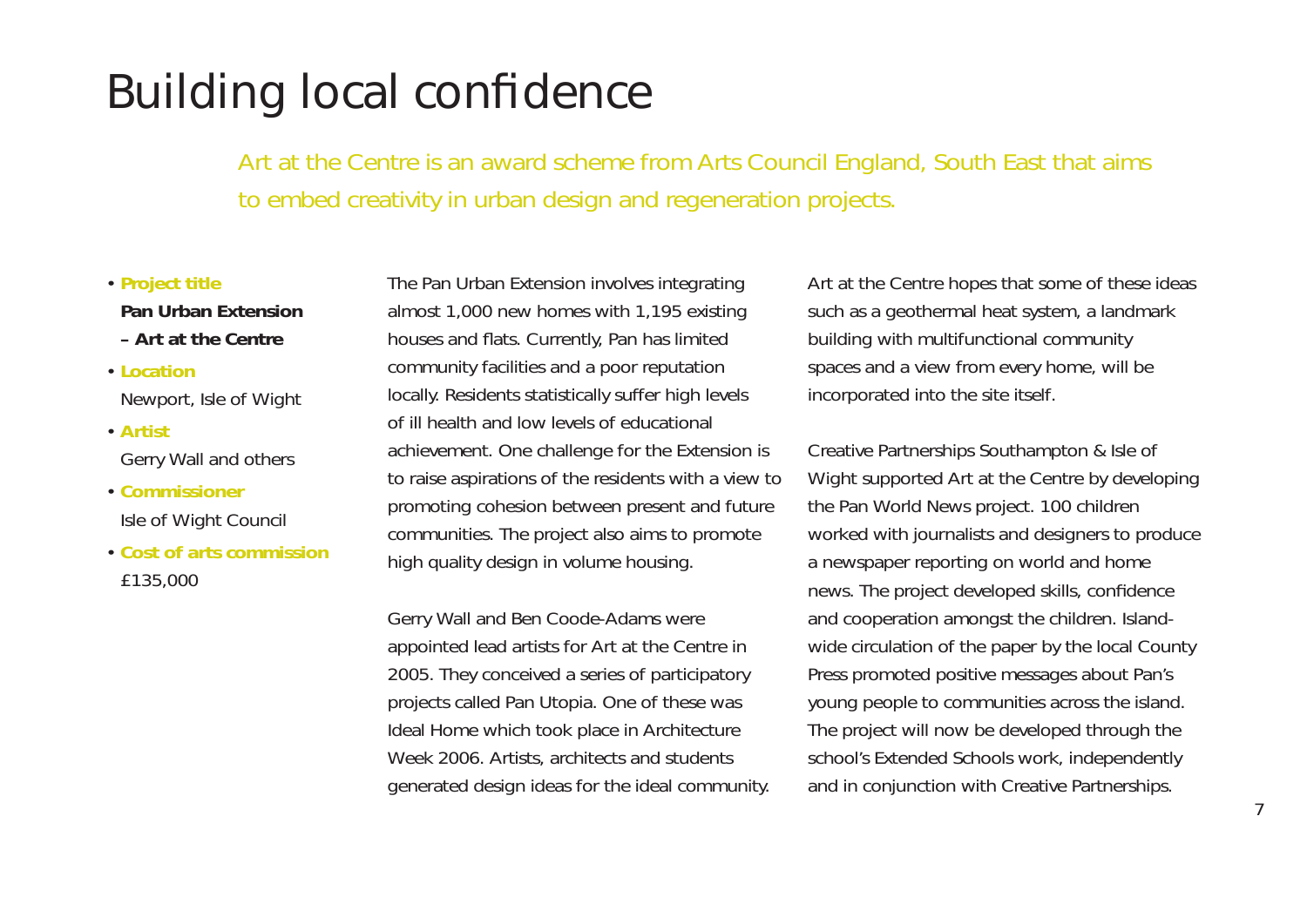

'We wanted to find a creative approach to the challenge of the public realm and particularly the relationship between the high rise and new build, to encourage a sense of pleasure and safety rather than danger and hard corners. David provided this additional perspective, and provided a positive challenge to our thinking.'

Lisa Denison, Regeneration Manager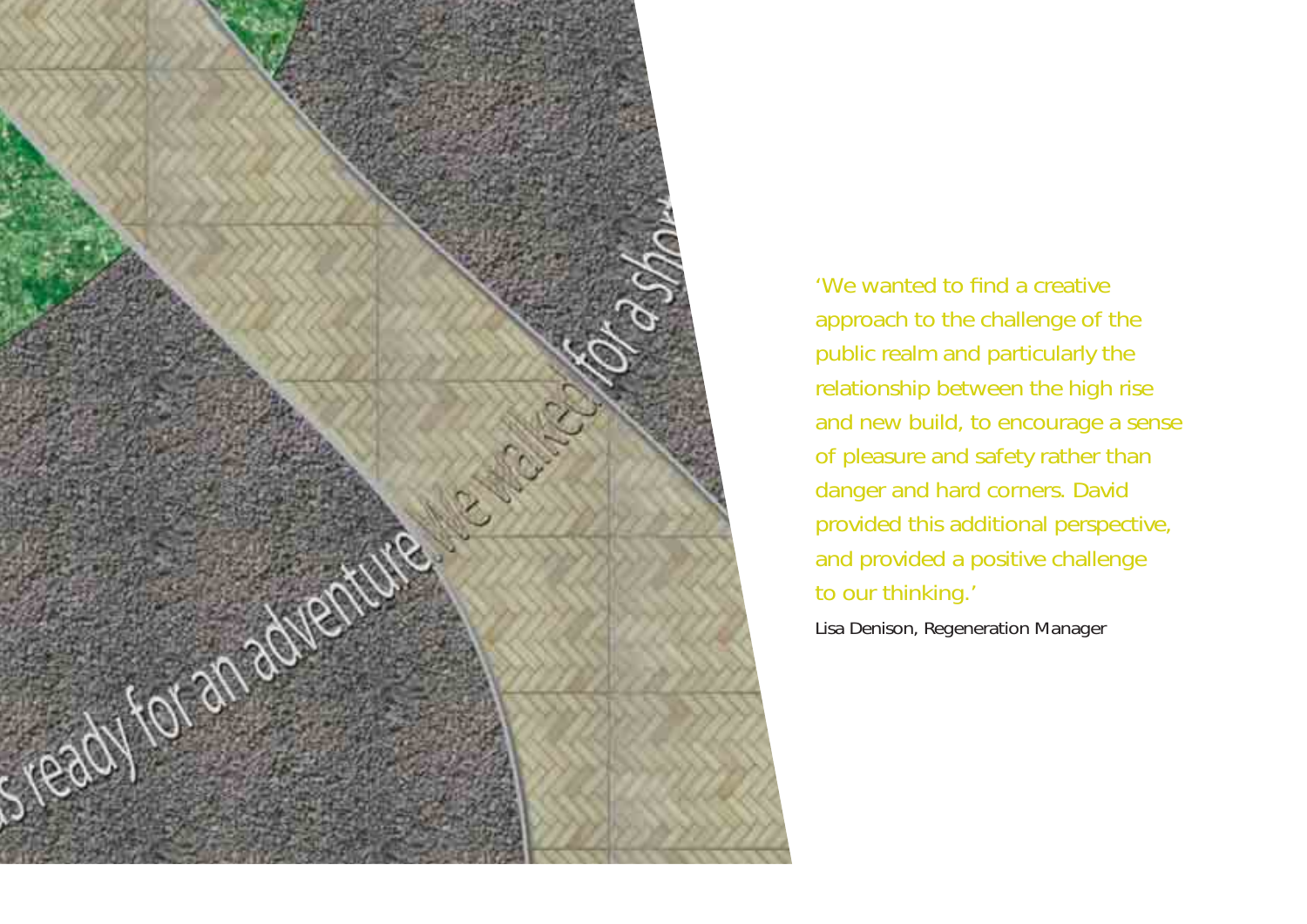# Changing working practices

PROJECT sought to encourage the public and private sectors to engage artists in the visioning and design of public space and urban design.

- **Project title Barton Hill – part of PROJECT: engaging artists in the built environment**
- **Location**Bristol
- **Artist**David Cotterrell
- **Commissioner**Sovereign Housing Group (and partners)
- **Cost of arts commission**£30,000

In one of the 30 commissions supported through this scheme, artist David Cotterrell worked alongside an architect and design team to produce a pioneering and practical vision for the Barton Hill regeneration scheme in Bristol.

Barton Hill is a housing estate dominated by eight council-owned high rise blocks and a smattering of other housing types and tenures. A recent scheme provided a new park and improvements directly around each block but there are still areas of neglect, and residents still felt unsafe and disconnected from the rest of the city.

The need to integrate up to 160 new homes in the space between the existing blocks on Barton Hill presented a challenge to Sovereign Housing Association and its partners. So they decided to

link artist David Cotterrell with their architect from Levitt Bernstein at the design stage of the development. Involving the artist encouraged the design team to explore more fully the potential for public art to tackle the concerns of residents.

An evaluation of PROJECT, produced by Comedia, identified that the engagement of an artist from an early stage in a development project can bring about a positive change in mindset and working practice among the other professionals involved.

Artists for Places builds on the success of PROJECT. It supports artists to work in design, planning and construction sectors to influence the quality of urban design. The scheme is a collaboration by the Arts Council, Arts & Business and CABE.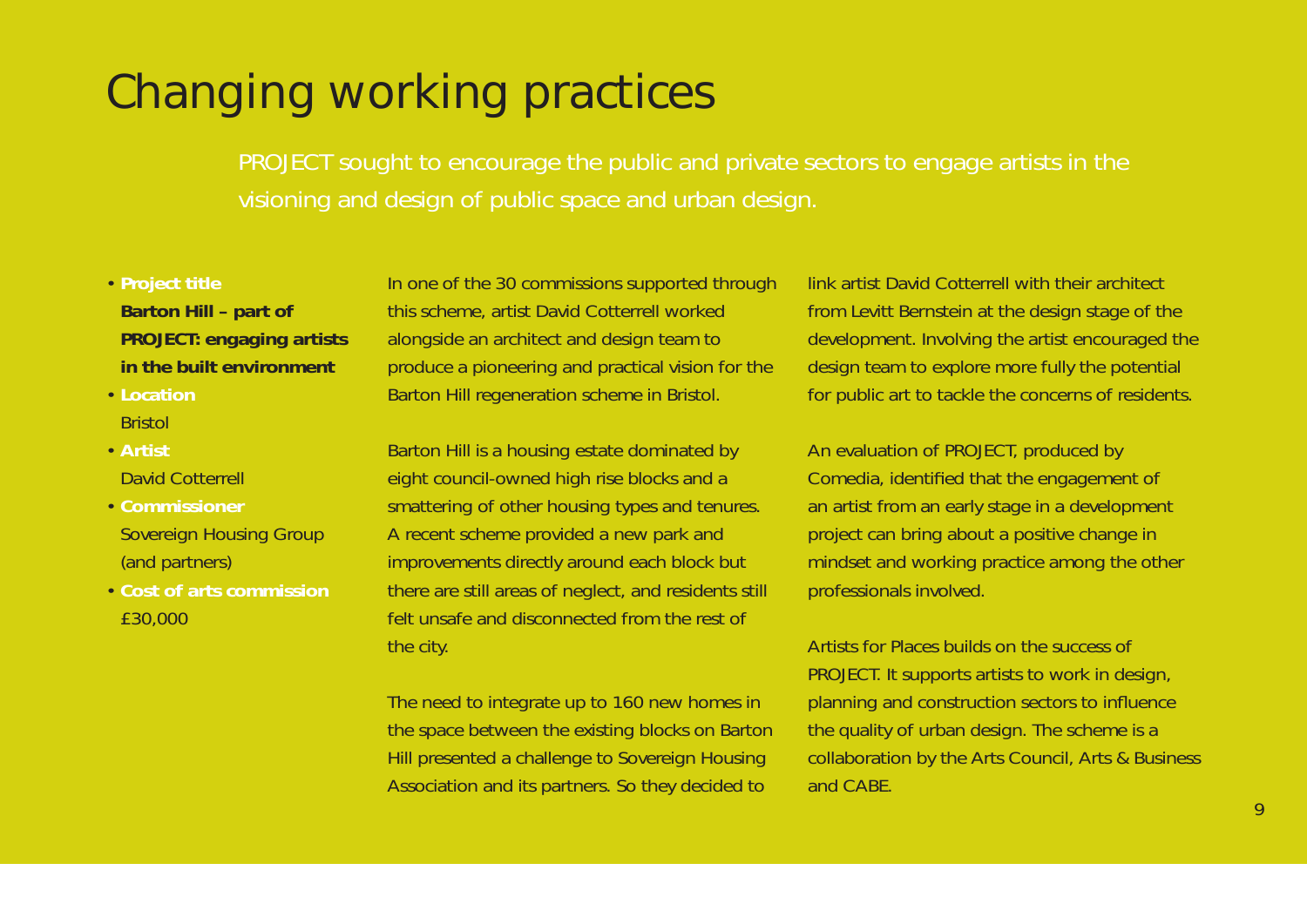Sam came to Being Here with a guitar and an interest in making music videos. A year and a half later he had signed with a record company and was

Terry had dropped out of a Performing Arts course at college but found his way back into formal education through his experience of Being Here.

completed a workshop leader training course in dance with Being Here and is now working independently as a workshop leader.

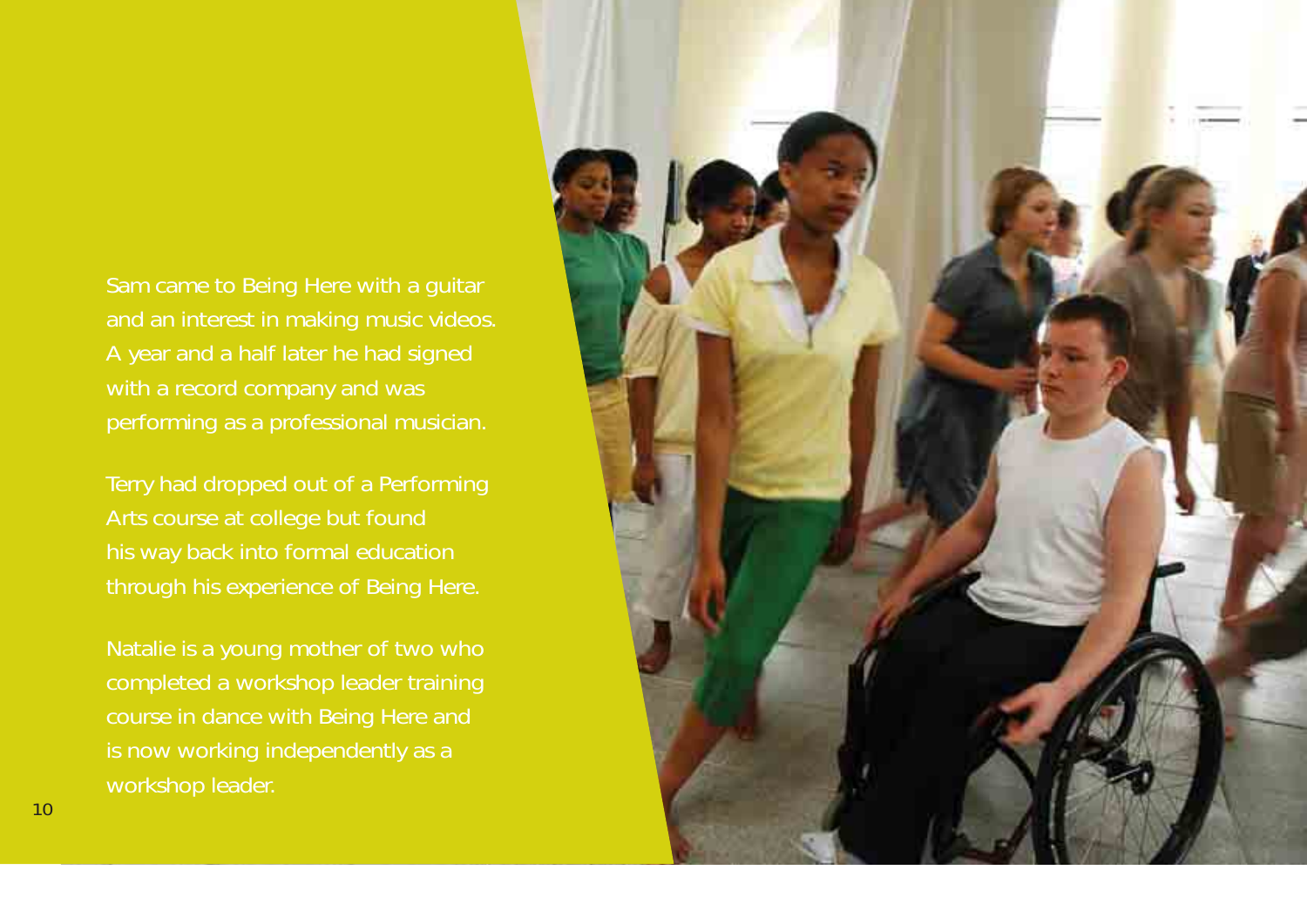# Raising young aspirations

Being Here was an arts project rooted in the experience and cultures of people growing up in a changing seaside town.

#### • **Project title Being Here**

- **Location**Southend on Sea, Essex
- **Coordination**Momentum Arts
- **Commissioner**
- Arts Council England, East and Southend Borough Council
- **Cost of arts commission**£675,000 pilot and main commission programme

A growing population of more affluent workers and commuters sits in contrast to Southend's longer term residents. Teenage pregnancies, exclusions from schools, rising crime and antisocial behaviour are all on Southend Borough Council's agenda and increasing opportunities for local people to benefit from regeneration is an important goal. Working in partnership with Arts Generate and Arts Council England, East, Being Here was an arts-led regeneration programme which focused on the positive engagement of the community's hard to reach young people.

Being Here ran forty individual projects and involved over 1,000 young people in performances, music, films and art works. It recruited local suppliers where possible and developed the capacity, profile and expertise of local artists and cultural businesses through regular contracted work and Continuing Professional Development programmes. Legacy opportunities were embedded through active partnerships with a range of local agencies including the YMCA, Connexions Service, the Youth Offending Team, the Social Care Department, Sure Start and libraries.

The project has raised the skills and aspirations of young people, and strengthened partnership working with young people's services in the town. From 2002-2006, it attracted 1,228 young, hard to reach participants between the ages of 11 and 25. Over half attended more than five sessions and 60% reported new skills and experiences, some of which were life changing.

A book and tool kit, *Turning the Tide* based on the project has been published by Momentum.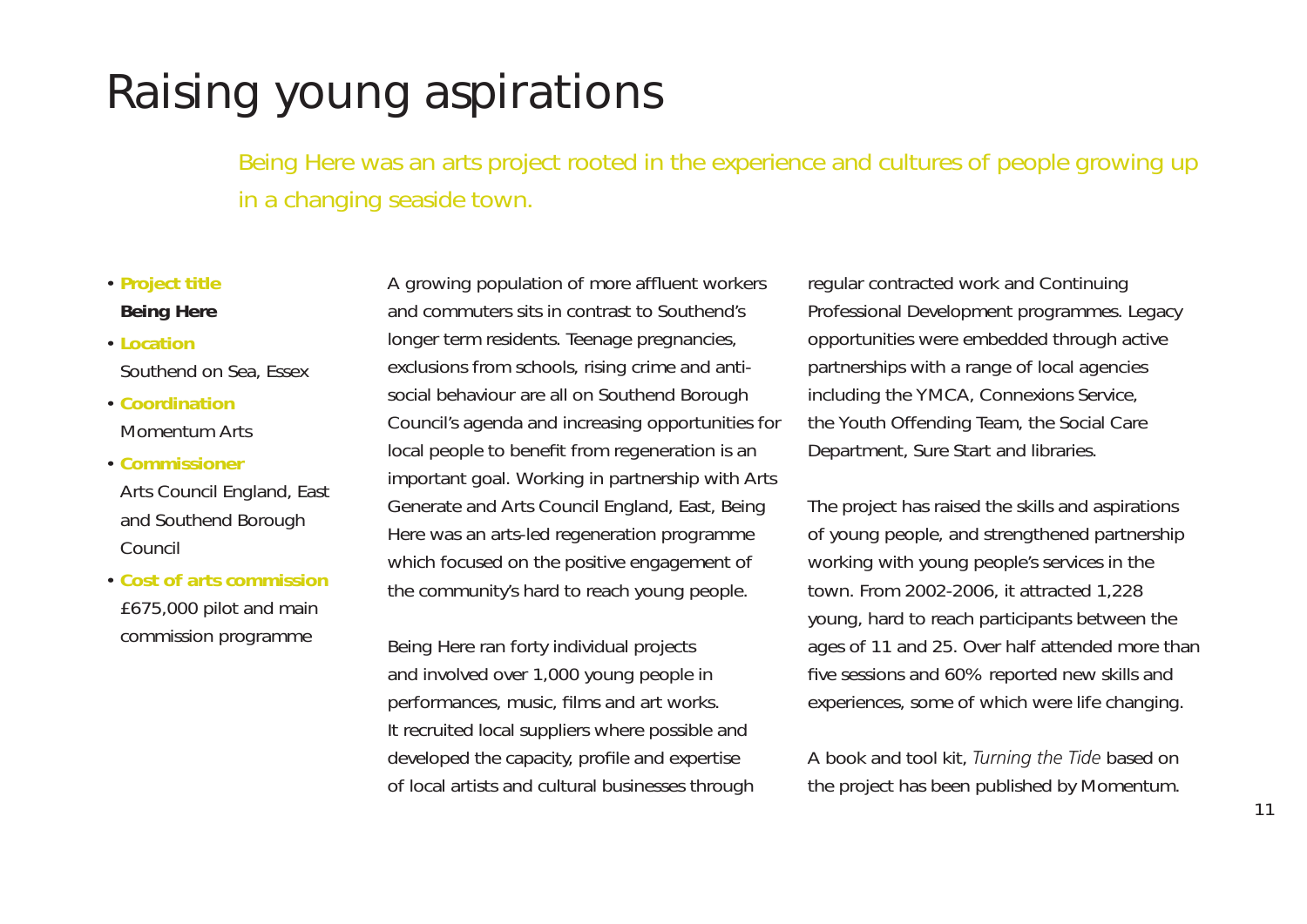

'The Folkestone model is built around encouraging creative enterprise and helping people to establish successful businesses. We believe that by harnessing the energies of creative people and business we can build on Folkestone's strengths as a place to live, work and visit.'

Roger De Haan, The Creative Foundation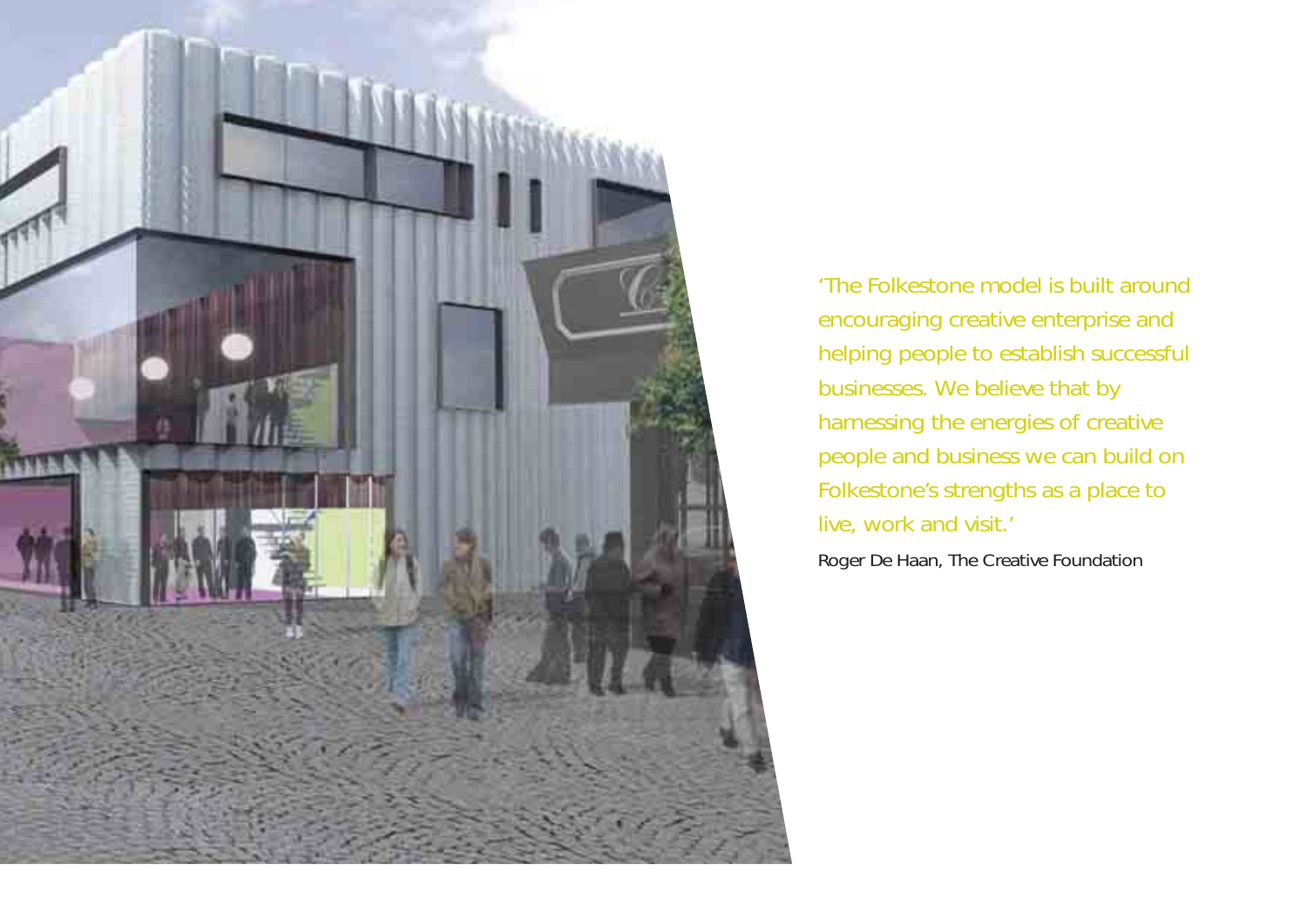### Championing creative enterprise

The Creative Foundation is revitalising the seaside town of Folkestone through targeted investment in property, infrastructure and events.

#### • **Project title Creative Foundation**

- **Location**Folkestone, Kent
- **ArtistVarious**
- **Commissioner**Roger De Haan
- **Cost of arts programme** £41.8 million

An independent trust, the Creative Foundation aims to raise skills and aspirations locally, support business developments and create jobs. It also aims to improve the retail, landscape and leisure offer and to place culture and creative industries at the centre of the process. The foundation is renovating 65 derelict properties in the Old Town and has so far attracted 150 new creative businesses to Folkestone. The scale and pace of the work led by the foundation is impressive.

In addition to a £30 million property acquisition and renovation programme, the Creative Foundation has helped to lever £50 million of government investment to improve the educational infrastructure. The Folkestone Academy will provide transformed educational opportunities and the new arts led University

Centre Folkestone will offer the first higher education courses in the town.The foundation recognises the value of building on existing resources and works to support the local literature festival and Metropole Galleries. It is also active in addressing gaps in the cultural infrastructure and bringing new projects on stream. It is developing a new £4 million performing arts and business centre for the town and in 2008 a prestigious sculpture trienniale will put the town on the international art map.

The foundation has secured grants from a mix of statutory and voluntary agencies including The Arts Council, Kent County Council and South East England Development Agency (SEEDA). It also has support from commercial organisations and generates income from letting properties to its creative tenants.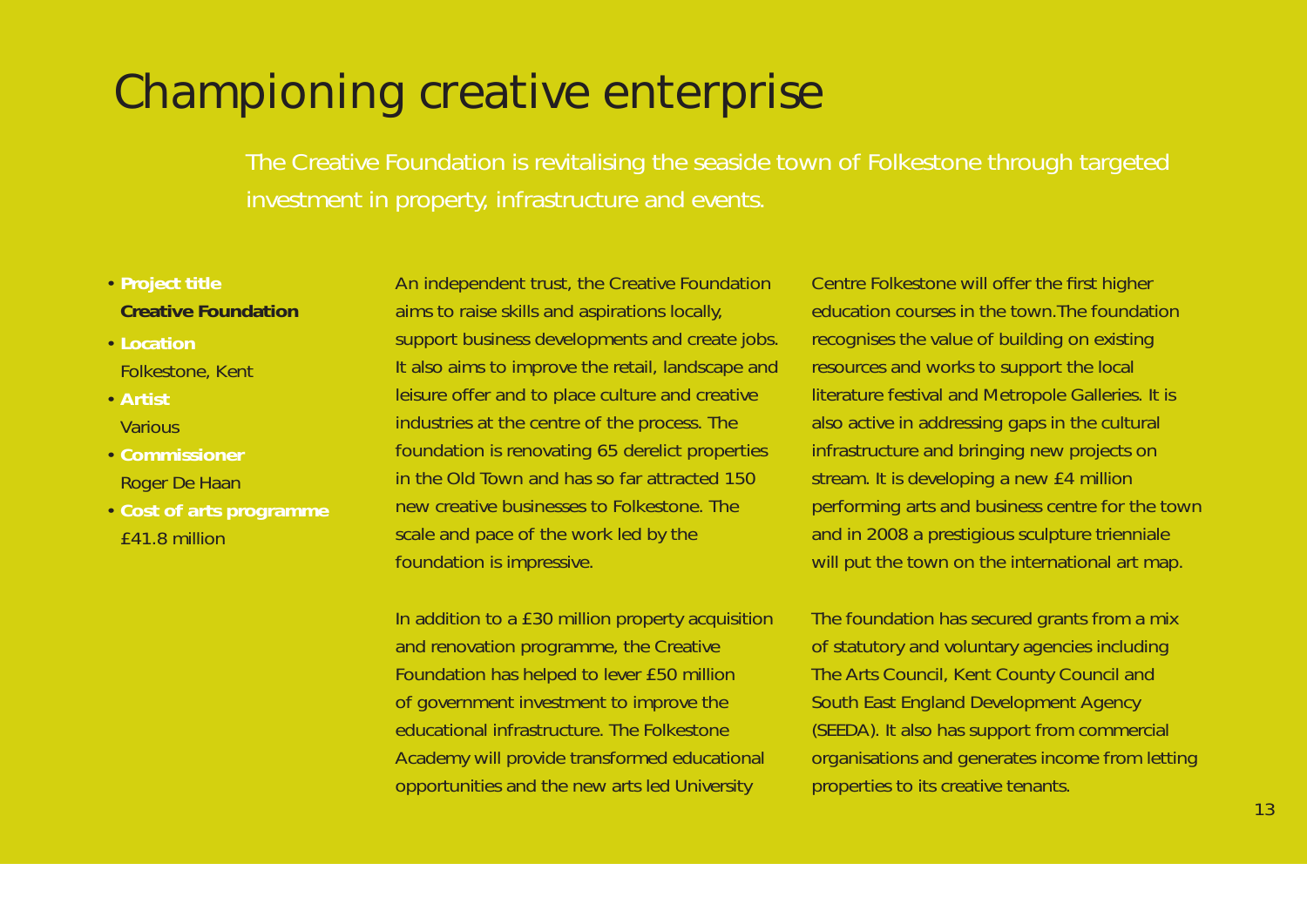Kayleigh found her voice as a soprano in the choir and is now a confident theatre student at her local college: 'Before the Choir I had a vision of myself in a council flat with loads of kids, very young, and with nothing decent. Just scrounging really. Now, instead of picking easy targets, I've to do it.'

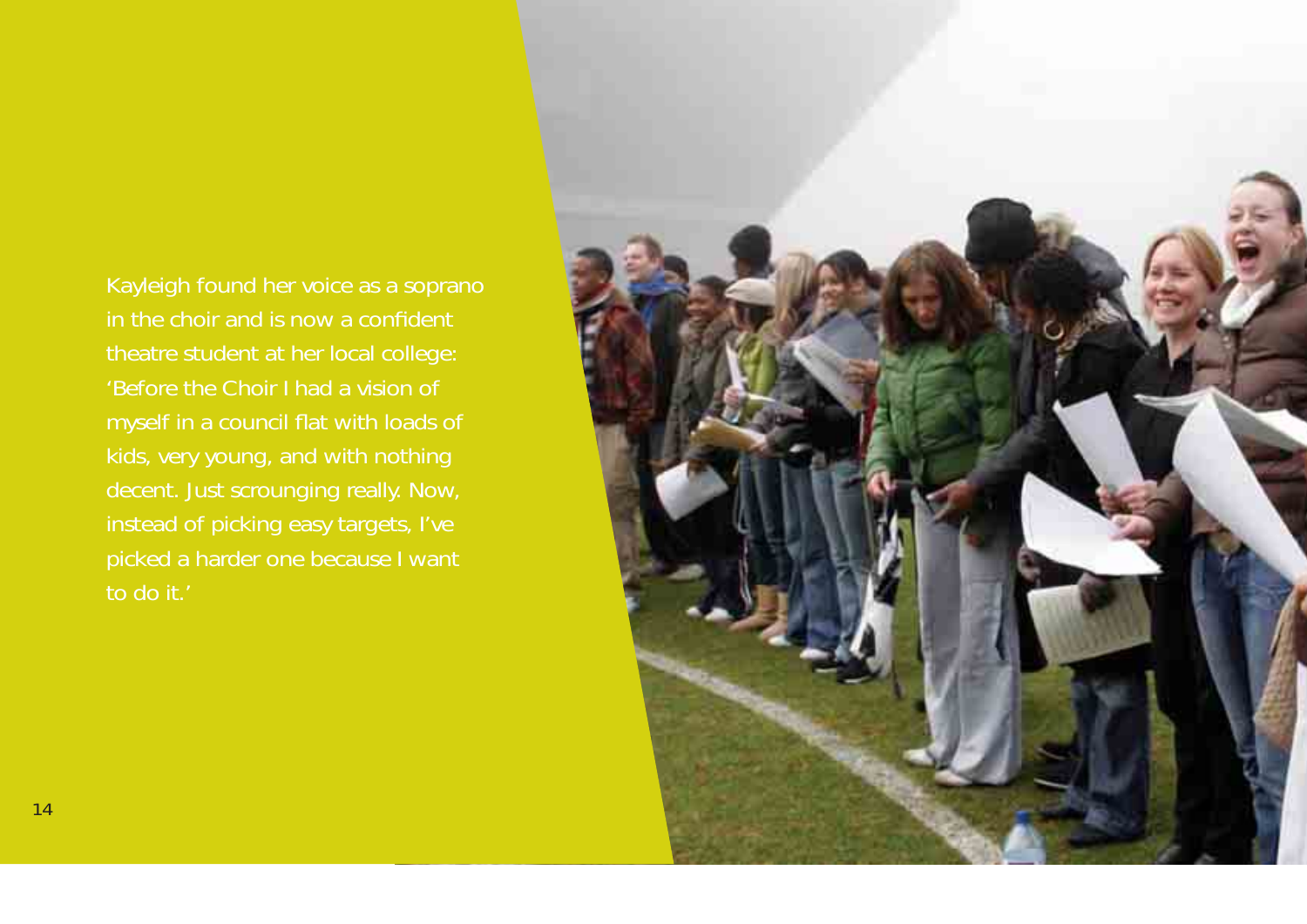# Hitting hard targets

Fivearts Cities,a partnership between the broadcaster Five and Arts Council England, aims to attract new audiences and participants to the arts.

#### • **Project title The Singing Estate – Fivearts Cities**

- **Location**Blackbird Leys, Oxford
- **Artist**Ivor Setterfield
- **Commissioner**Fivearts Cities
- **Cost of arts commission**£150,000

Blackbird Leys in Oxford is one of the largest housing estates in Europe. Mostly constructed in the 1950s, it is home to almost 14,000 people.

Much has changed since Blackbird Leys hit the headlines in the 1990s as a place of crime and violence. These days it presents a very different atmosphere, having benefited from considerable regenerative investment over the years. Resources now include a recording studio, community centre and improved sports facilities. Despite this investment, educational achievement, health and young pregnancy rates remain a cause for concern.

In April 2006, 40 residents from the Blackbird Leys estate in Oxford gave a stunning choral concert to a packed audience of 5,500 at the Royal Albert Hall. The concert was broadcast by Classic FM and on national television as the culmination of a four part series The Singing Estate. A few months earlier most of the participants had never sung in public before.

The Singing Estate project was led by conductor Ivor Setterfield, who set out to demonstrate that personal achievement and classical music is for everyone. The project was about personal and community transformation and set extraordinary challenges for each individual and for the group as a whole. Meeting those challenges generated confidence and cohesion, as participants were taken on a process of learning and discovery that was beyond their own expectation. Three months of intensive rehearsal followed by a string of performances expanded the participants personally, socially and creatively. A year later the Blackbird Leys Choir is still going strong and participants are positive about its impacts.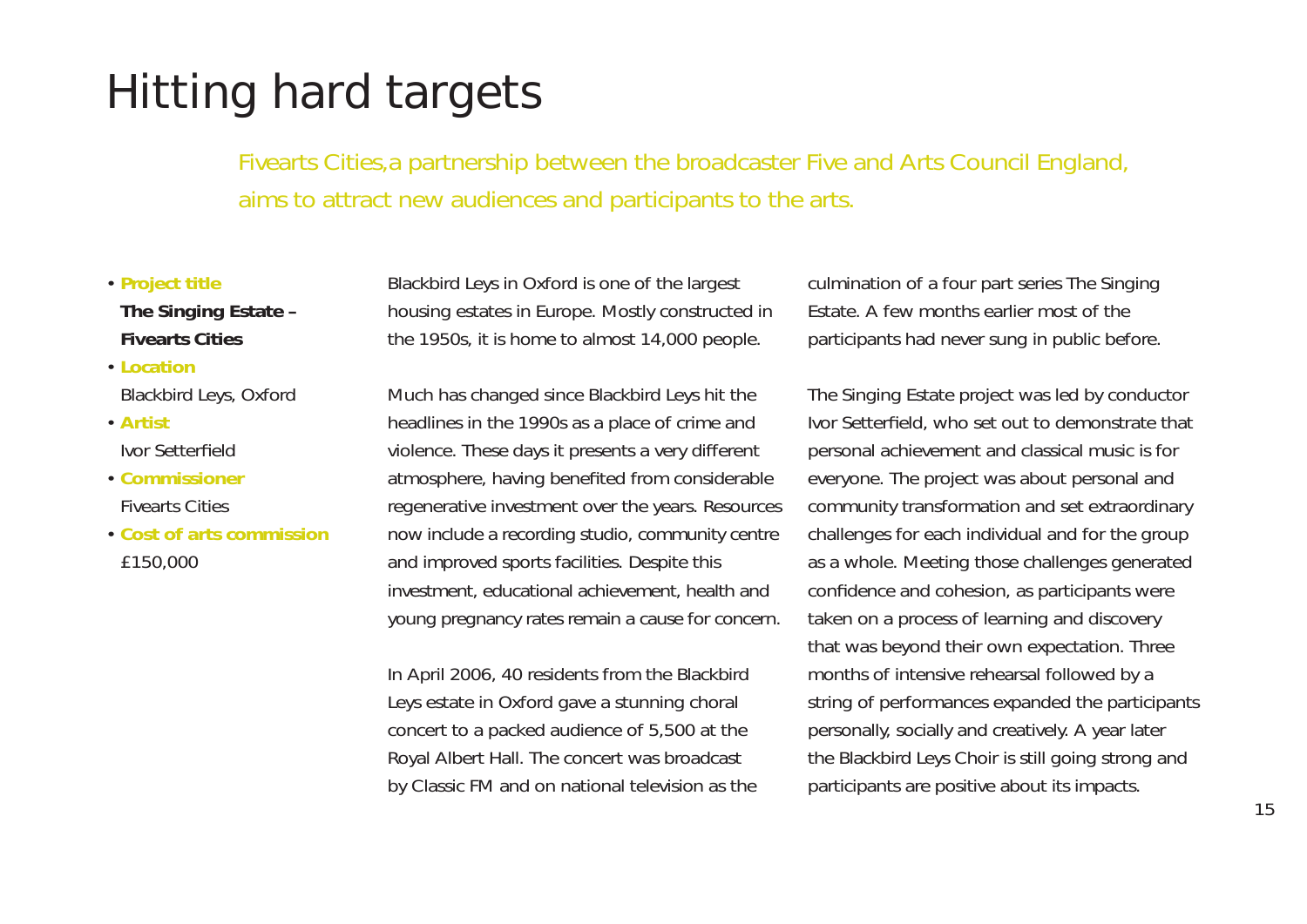

'It was really good to see what we had made. People of all ages use the space. We really got what we wanted, it was our project, in our hands.' Adele Sadd, Spacemaker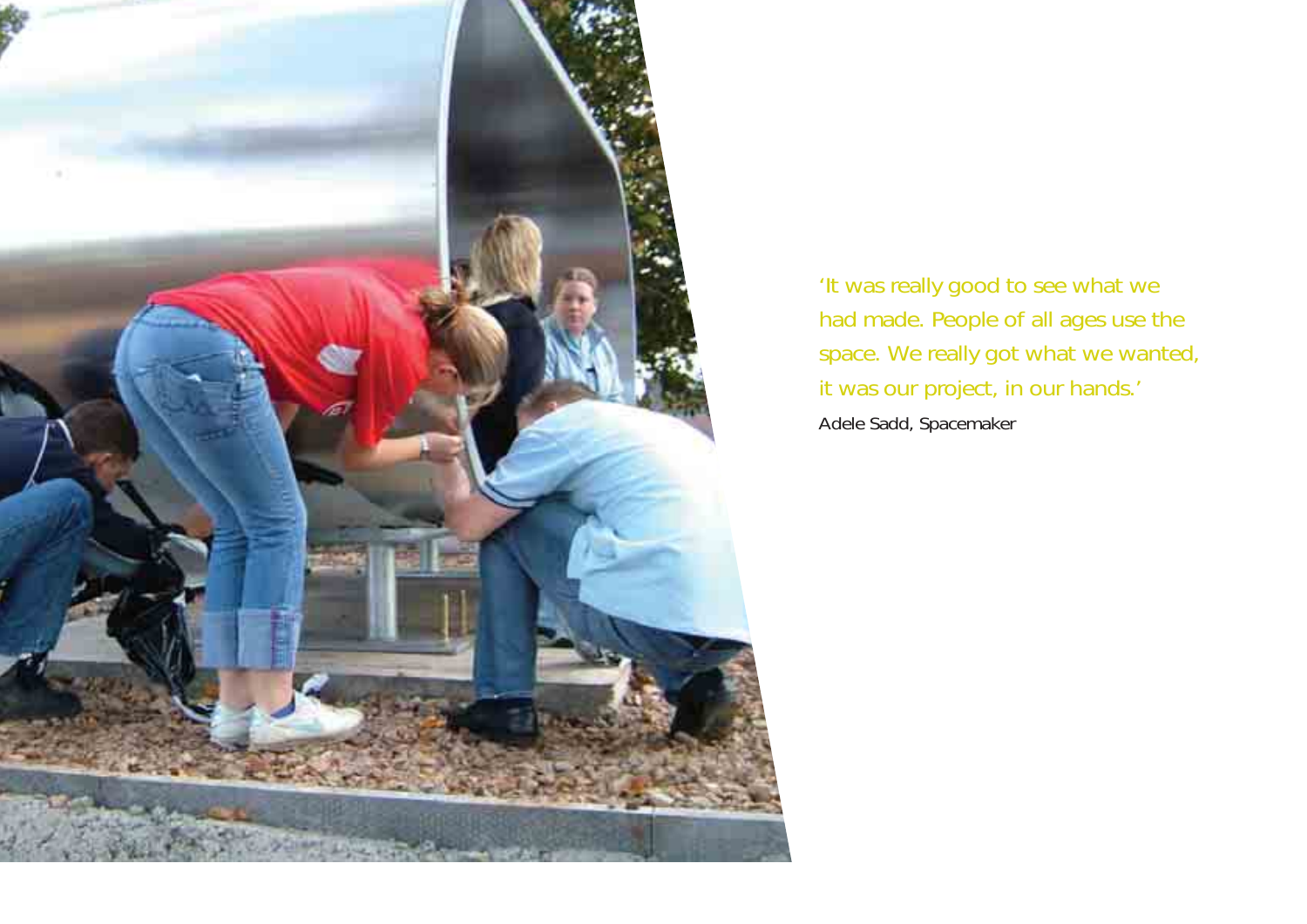# Shaping their futures

The Spacemakers project saw 16 young people help create an imaginative recreational space for their local community.

### • **Project title**

#### **Spacemakers**

- **Location**Hartcliffe and Withywood, Bristol
- **Artist**
- Kathrin Bohm, Project Artist; Cleo Broda, Artist; Calum Stirling, Sculptor; Greg White, Landscape Artist and Mark Rooney, Project Manager
- **Commissioner**
- The Architecture Centre, Bristol; The Glasshouse, London; Bristol City Council and Hartcliffe Community Campus
- **Cost of arts commission** £202,250 (£150,000 capital costs)

Spacemakers took place in an area exhibiting multiple indicators of deprivation. This included high levels of crime and unemployment, poor schools and poor public spaces. The commissioners' aim was to promote the genuine involvement of young people in shaping their environment and to engage them in a project that would directly affect and improve their community.

A team of artists and a project manager ran an open evening to recruit young people to help create a new public space in their community. The Spacemakers met regularly to research the project, work with the artists and receive training in regeneration, public speaking, planning and negotiating. The Spacemakers generated ideas about what they wanted in the public area,

and also worked with the community to consider what other generations wanted from the new space. The artist team wanted the young people to feel a sense of ownership of their place and develop a feeling of community.

The two-year initiative resulted in the creation of an impressive new public space incorporating a dramatic custom designed shelter and slide, a water channel and benches of different levels. It helped create a real sense of accomplishment and pride among the participants. All 16 Spacemakers reported a positive change in outlook and demonstrated greater self-confidence, improved communication skills and actively considered more ambitious education and career options as a result of their involvement.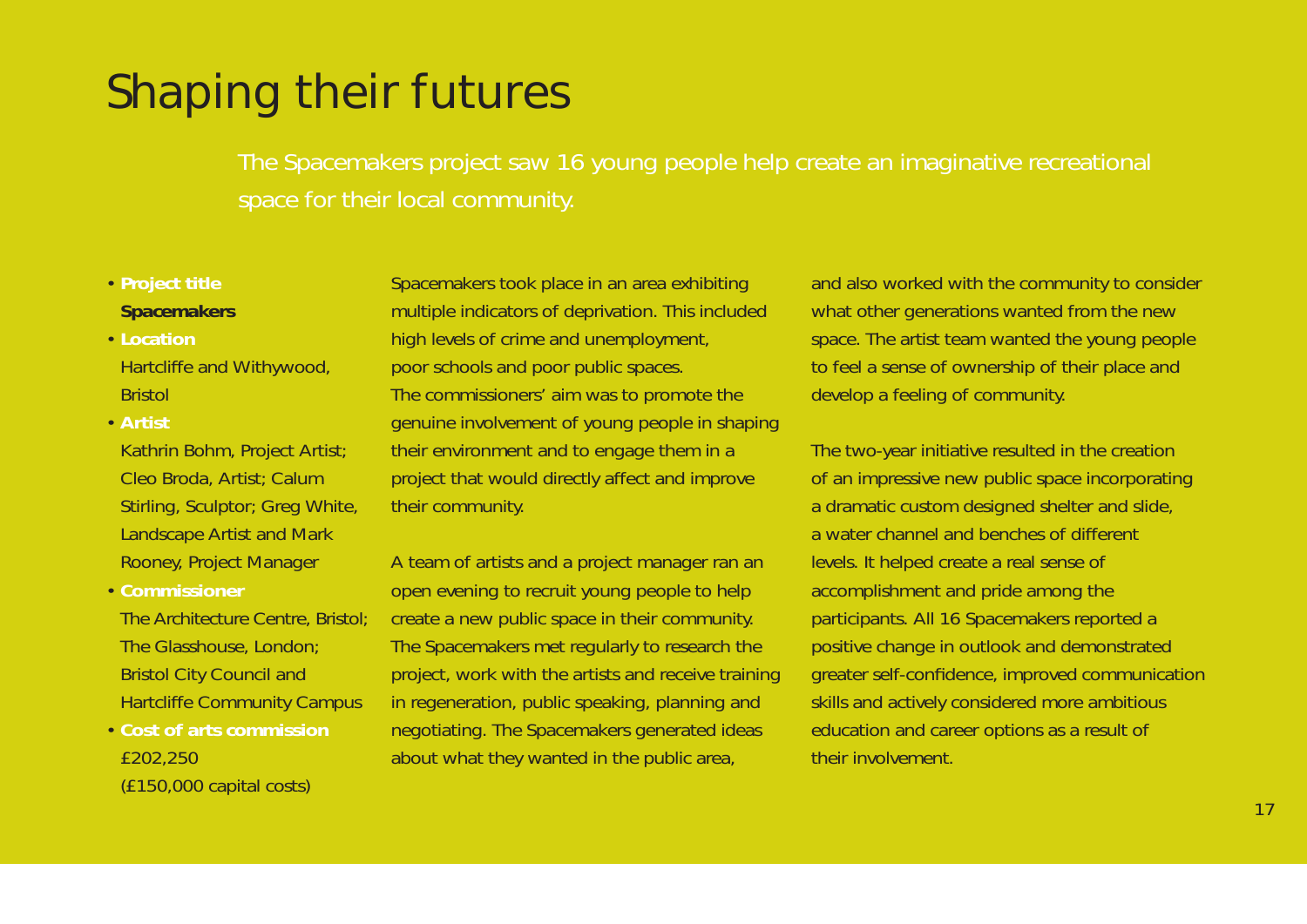'Re-branding Ulverston as a festival town is working. Six years ago, there were 36 empty shops in the town occupied by smaller specialist retailers.' Jayne Kendall, Regeneration Manager of South Lakeland District Council

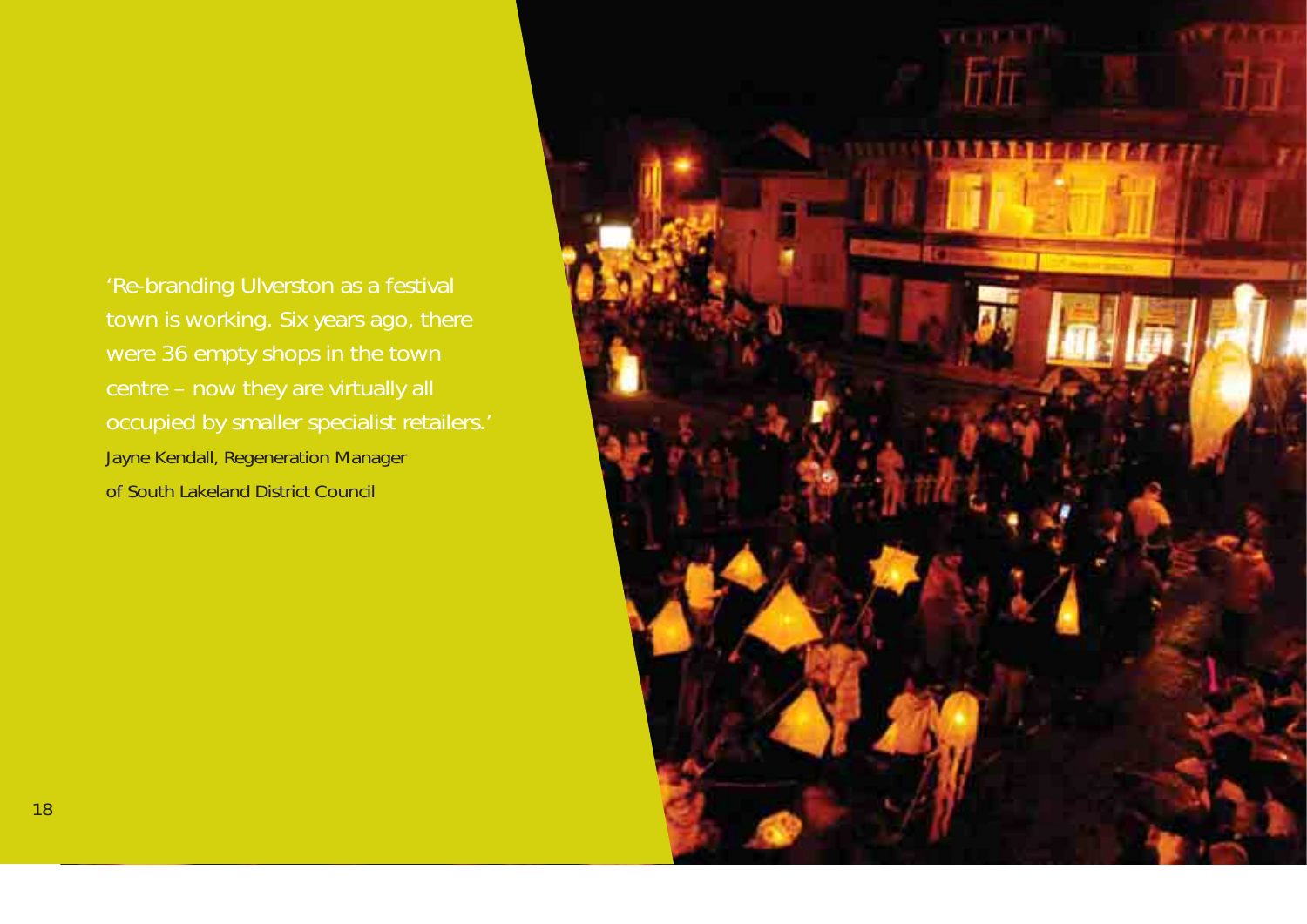# Exploiting cultural assets

The small market town of Ulverston in Cumbria has successfully re-branded itself by exploiting its distinctive cultural assets.

#### • **Project title Ulverston Festival Town**

#### • **Location**Ulverston, Cumbria

- **Artist**Various
- **Commissioner**
- Volunteer Festival committees, Ulverston Market Town Initiative
- **Cost of arts projects** Up to £500,000

Years of industrial and agricultural decline and increasing competition from out of town retail outlets left the once prosperous market town struggling for trade. Ulverston 2000+, a partnership of local councils, development agencies, the local traders' association and other local stakeholders brokered a successful regeneration programme as part of a concerted effort to improve the town's economy. Central to this was the proposal to build on the foundations offered by the many local festivals and a thriving arts and crafts community.

Ulverston Festival Town was launched in 2001. Since then, retail occupancy in the town centre and visitor numbers have increased. At the heart of the project's success is the creative partnership between artists and active community participation. Thousands of people now come

to the town to enjoy the programme of cultural events extending throughout the year.

Local businesses have been closely involved in the initiative and have contributed by investing in the town. Cultural activity has helped to engage local residents and attract tourists to the area.

One of the many festivals is the magnificent Lantern Procession, which was created by the renowned arts company Welfare State International (WSI). The company have been based in Ulverston since 1983 and were a key partner in the Ulverston 2000+ initiative. In 2007 Lanternhouse International, who succeeded WSI, will hand over ownership of the finale to procession organisers, the Lantern Supporters Group. This will empower the community to take increased control over their own creativity.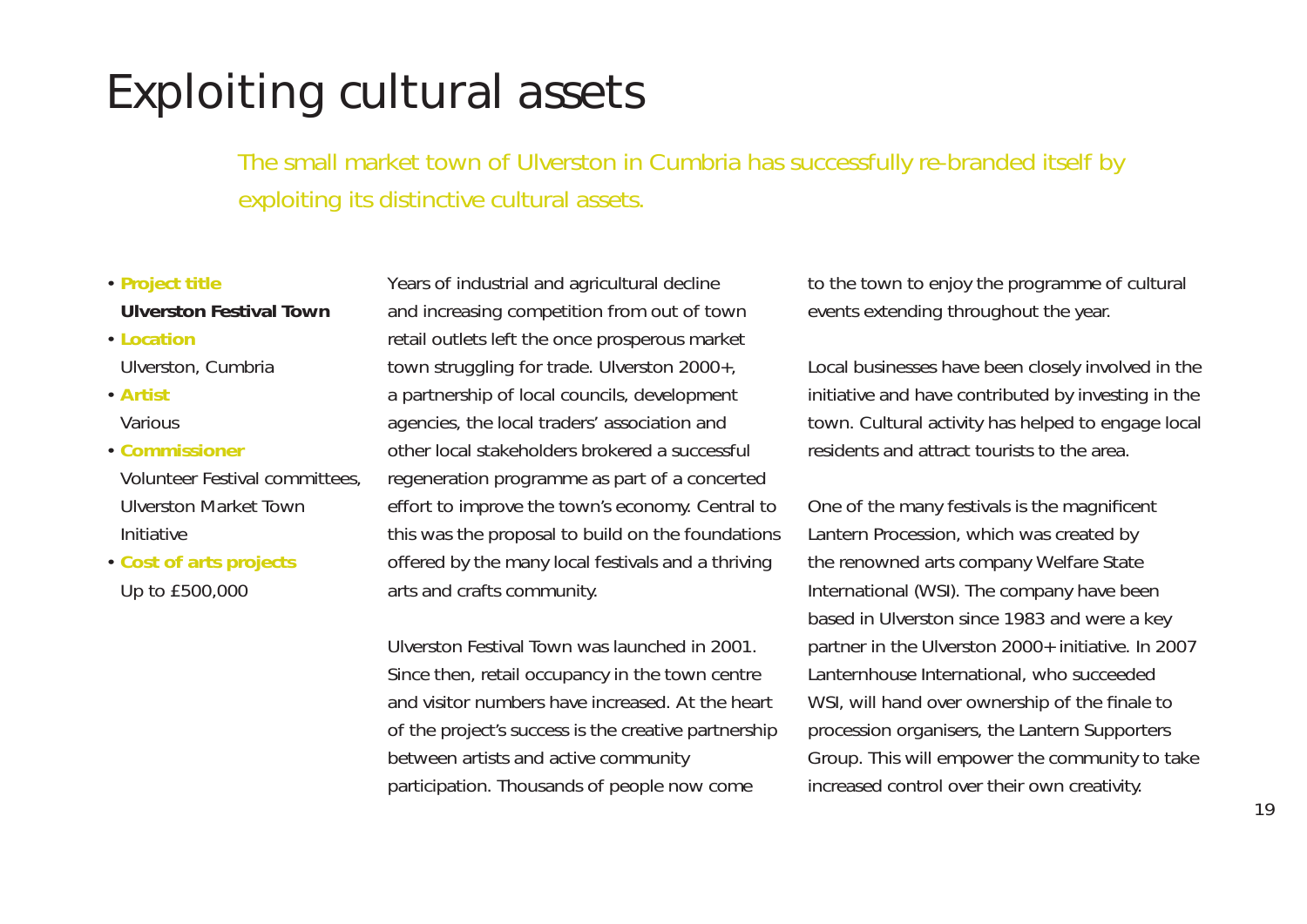

'People are as important as places in regeneration, particularly where the physical transformation of neighbourhoods is required. The work of artists is critical to the re-imaging of neighbourhoods up and down the country.'

Paul Kelly, Community Liaison Lead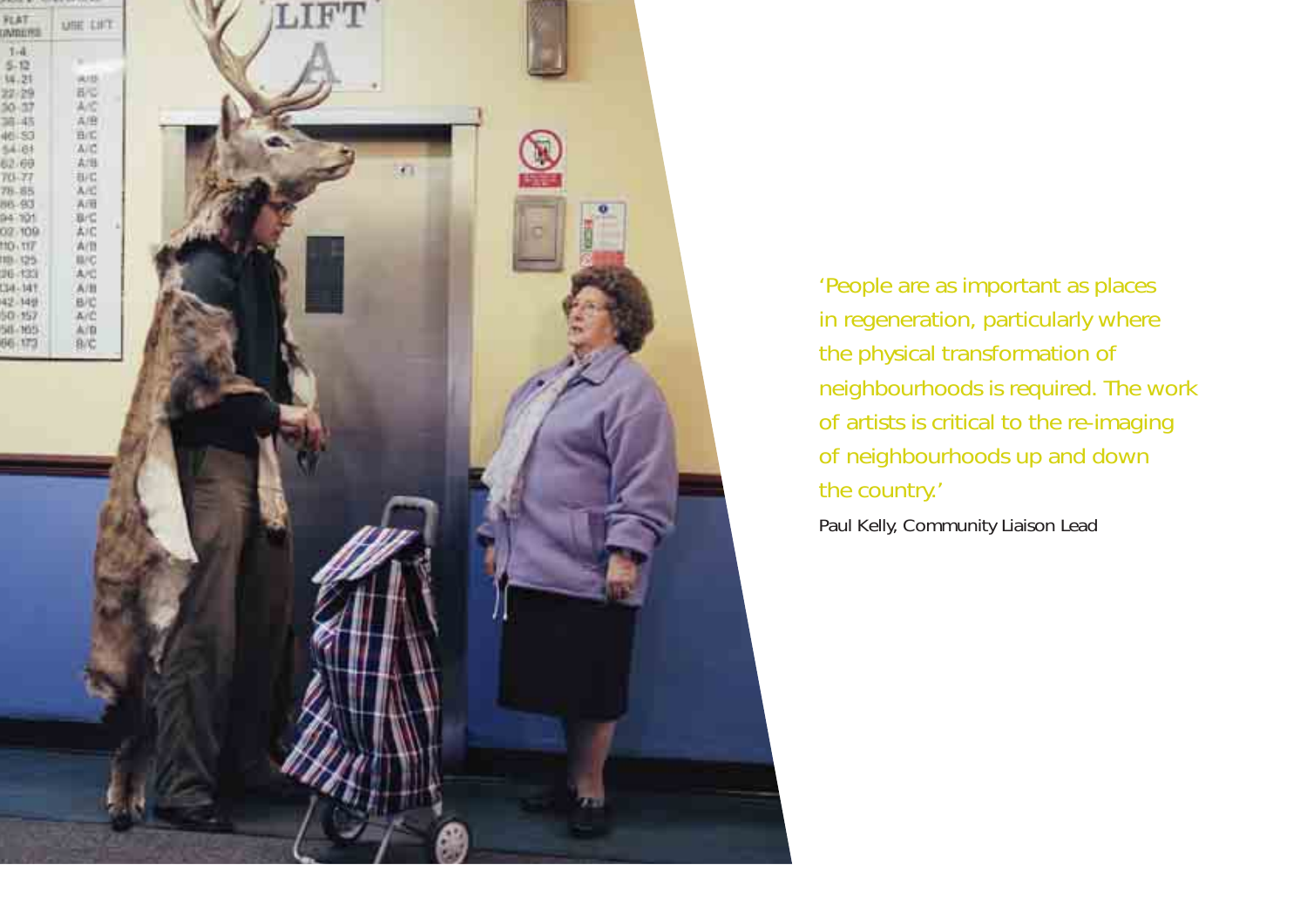## Honouring shared histories

Up in the Air was initiated by a small group of artists. Its success led to Further Up in the Air, a two-year initiative involving 25 artists.

### • **Project title Up in the Air and Further Up in the Air**

- **Location**Sheil Park, Liverpool
- **Artist**

Leo Fitzmaurice, Kelly Large, Neville Gabie (artist/curators) and many others

- **Commissioner**Liverpool Housing Action Trust
- **Cost of arts commission** £26,000 – Up in the Air £117,000 – Further Up in the Air

Artist led project Up in the Air promoted community development and local involvement during the demolition and re-development of tower blocks at Sheil Park estate in Liverpool. Artists created a series of high quality contemporary exhibitions, installations and events which took place in flats and were inspired by the lives and histories of the residents.

Further Up in the Air was developed in consultation with local people and The Sheil Park Neighbourhood Panel and was supported by Liverpool Housing Action Trust (LHAT),

Using empty flats as accommodation and studios, artists lived and worked in each of the three tower blocks in the run up to demolition. In one installation, residents' prized possessions, such as china, furniture, papers and posters, were

used in the artists' work, directly referencing the very personal histories of the vacated buildings. In another, residents marched through central Liverpool displaying their own artwork. For some, this was the first time they had been into central Liverpool in many years.

The artists developed the project organically with the help and support of residents. The projects came at a traumatic time for residents who, although being relocated into improved new housing, were also facing the loss of places that had been family homes for many years. One effect of the artists' work was to promote a sense of confidence and optimism among the new residents at a point of uncertainty in their lives. Over 60 residents participated directly with many more visiting exhibitions and events. Publications available at www.cornerhouse.org.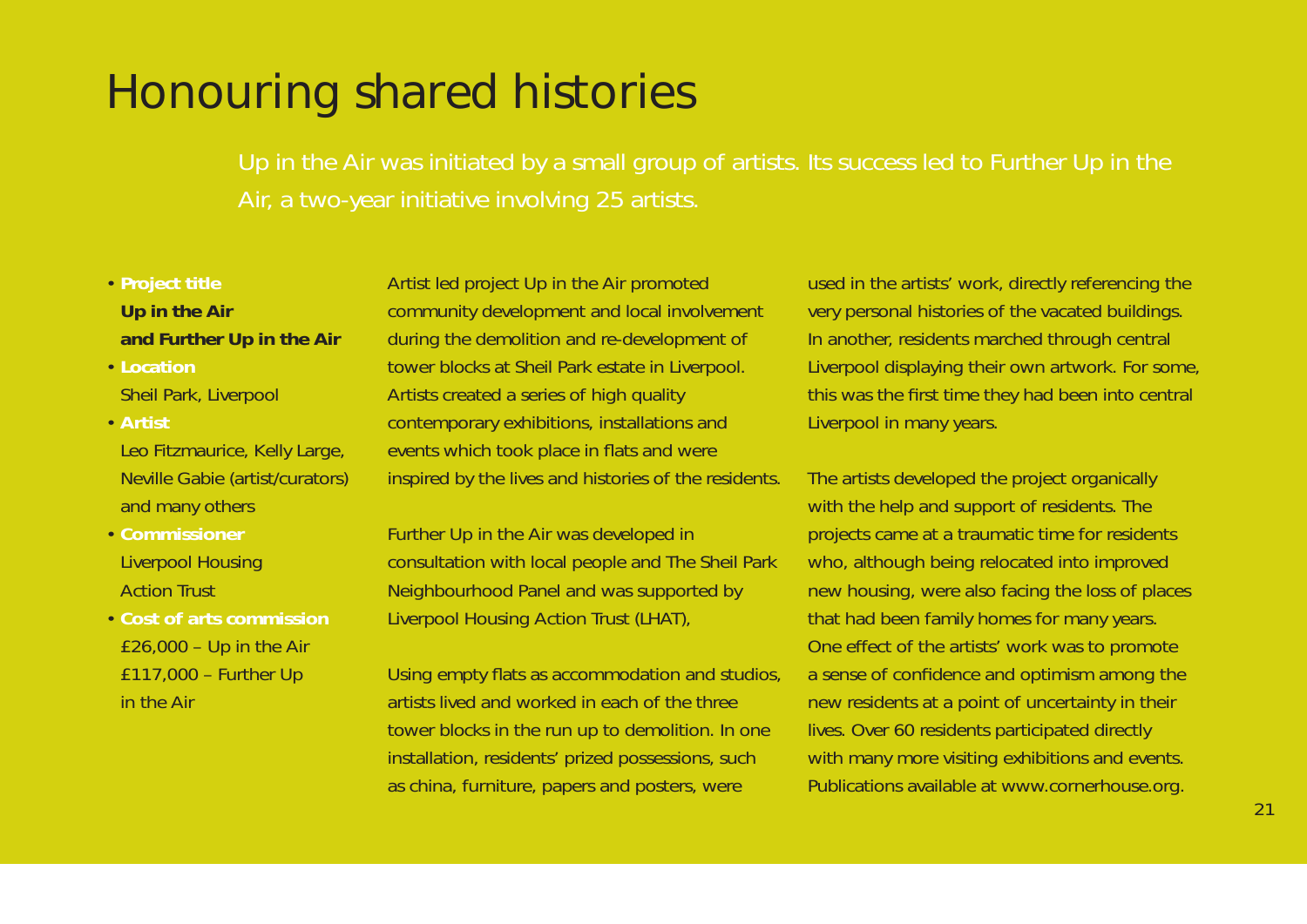'There has been huge public support captured the imagination of many people and attracted substantial numbers of visitors. It also has enabled me to secure a new package of regeneration measures for this area with Another Place at the heart.' Graham Haywood, Chief Executive for Sefton Council

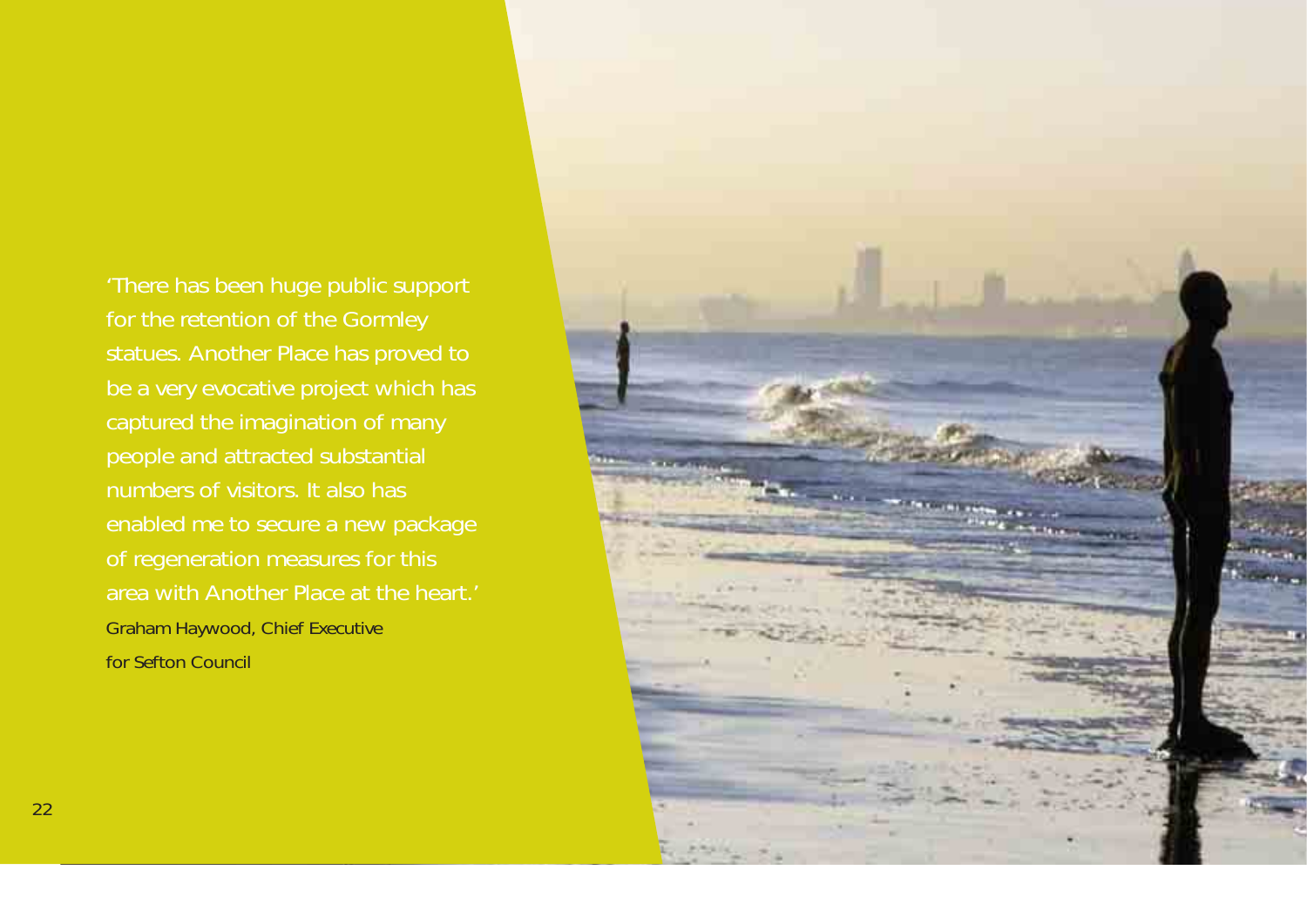# Capturing the imagination

Another Place, by internationally acclaimed artist Antony Gormley, was originally secured as a temporary exhibition marking the 2005 celebrations of the Year of the Sea.

#### • **Project title Another Place**

### • **Location**

- Crosby Beach, Merseyside
- **Artist**Antony Gormley

### • **Commissioner**

South Sefton Development Trust/ South Sefton Council

• **Cost of arts commission**£200,000 (not including purchase costs)

The arrival of 100 life size cast iron figures along Waterloo Beach on Merseyside has attracted thousands of visitors to the area, enormous press coverage and provided a much-needed stimulus to the local economy.

The South Sefton Development Agency's purpose in bringing the work to the beach was to create a high profile attraction and to increase visitor numbers to the area with a target of an additional 300,000 visitors being set. Developing cultural tourism was identified as a priority in attracting investment to the area and transforming the economic prospects for local people.

An estimated 600,000 people viewed the work in the first 18 months and it won the award for Best Tourist Experience of the Region.

In November 2006, the statues were expected to move to New York but after a successful appeal they were granted permanent planning permission.

People have been drawn to the enigmatic quality of the figures which, as the tides rise and fall, are inevitably and relentlessly submerged and revealed. All of the figures face the sea, staring towards the horizon, towards a mysterious other place, evoking feelings of loss and hope and longing.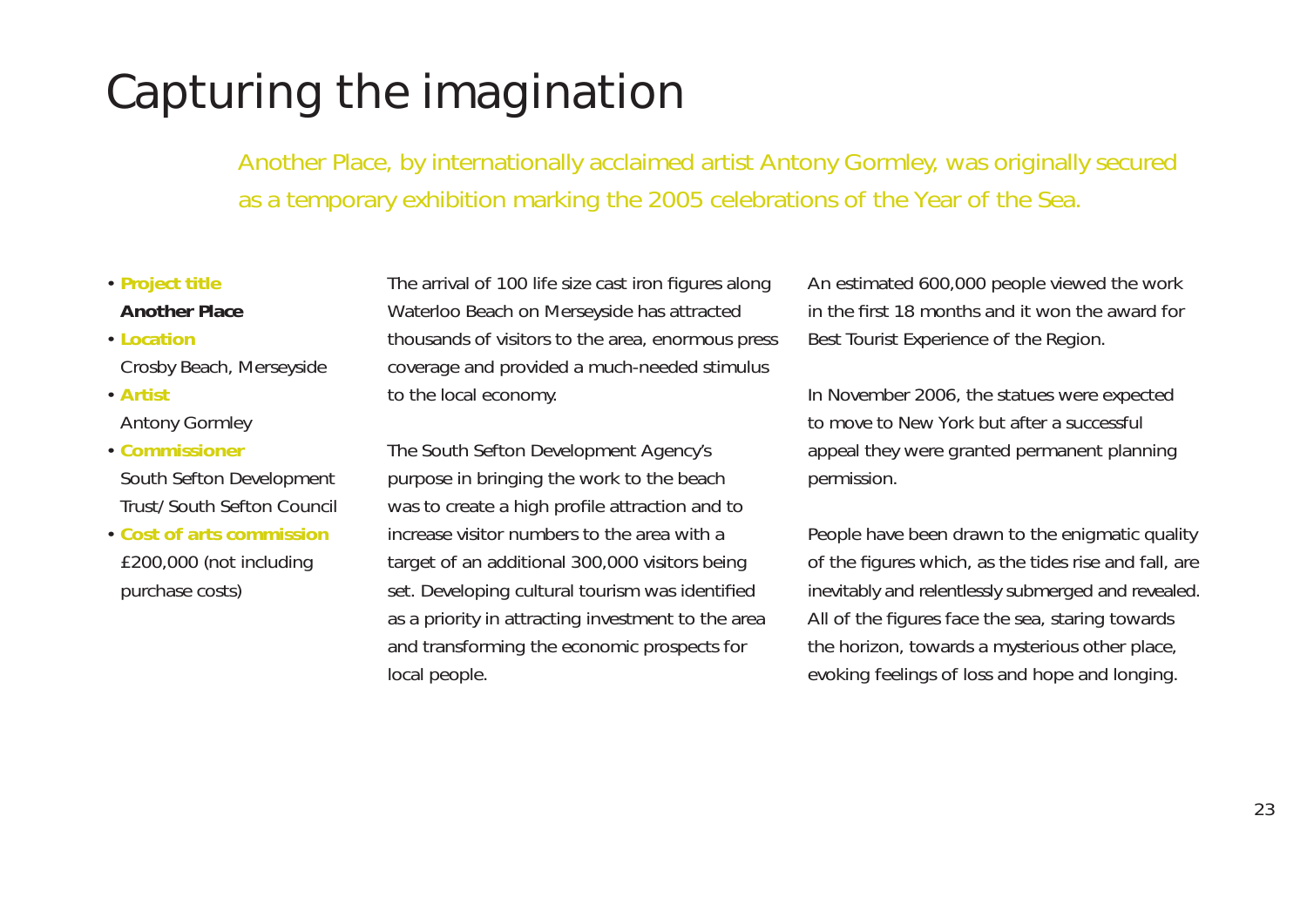# Additional information

Case Studies

**Pan Urban Extension:**www.aatc.org.uk **Barton Hill:**www.sovereign.org.uk **Being Here:** www.momentumarts.org.uk **Creative Foundation:** www.creativefoundation.org.uk **The Singing Estate:** www.five.tv

**Spacemakers:** www.architecturecentre.co.uk**Ulverston Festival Town:** www.ulverston.net

**Up in the Air and Further Up in the Air:**  www.publicartonline.org.uk

**Another Place:** www.sefton.gov.uk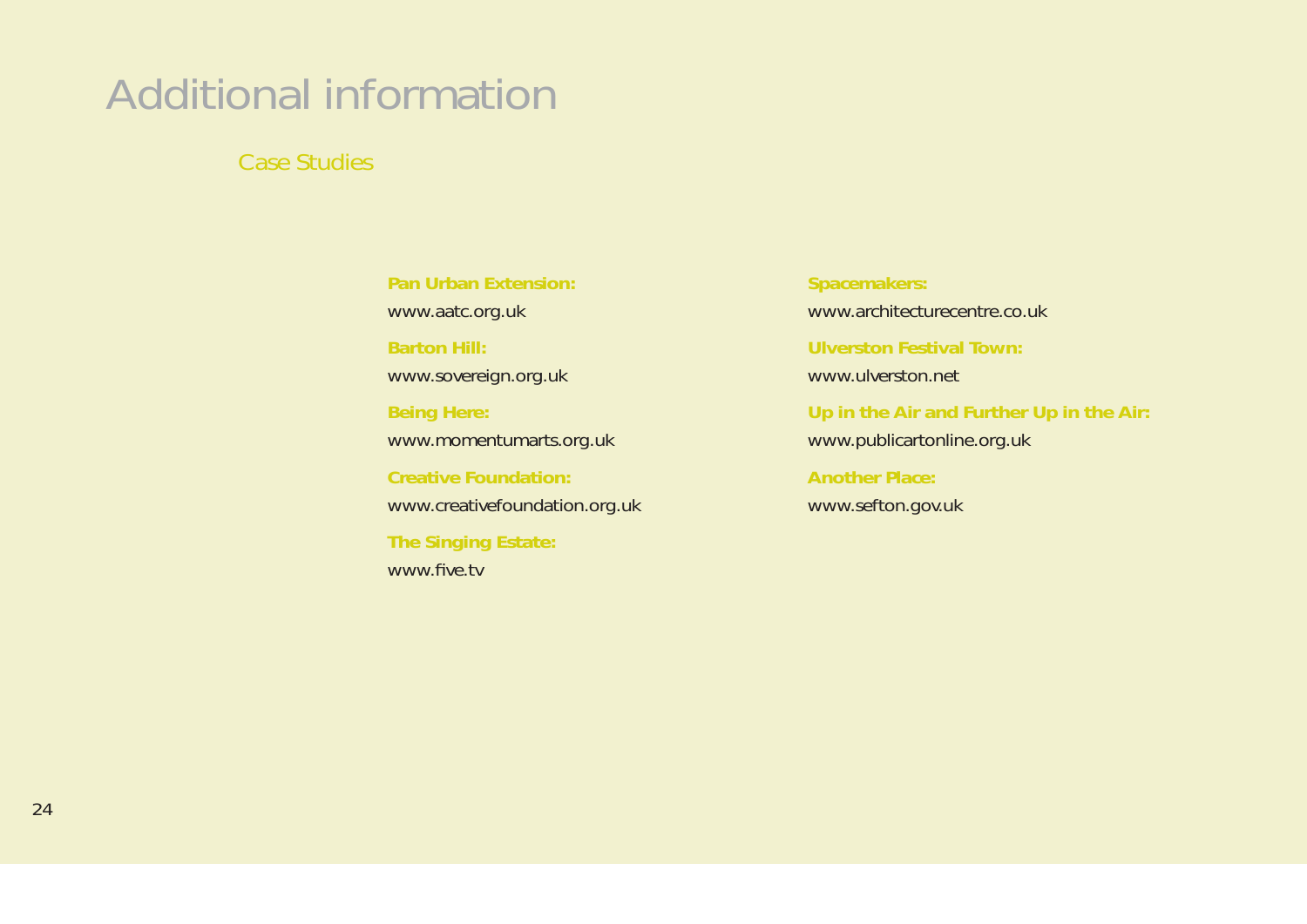### Additional information and research

### Arts and Regeneration

**Arts Council England** is the national development agency for the arts in England, distributing public money from Government and the National Lottery. www.artscouncil.org.uk

**Art at the Centre** is an award scheme from Arts Council England, South East that aims to embed creativity in urban design and regeneration projects. www.aatc.org.uk

**Creative Partnerships** is the Government's flagship creativity programme for schools and young people, managed by Arts Council England and funded by the Department for Culture Media and Sport (DCMS) and the Department for Children, Schools and Families (DCSF). www.creative-partnerships.com

**Arts & Business** brings business and arts organisations together to create partnerships to benefit themselves and the community at large. www.aandb.org.uk

**Academy for Sustainable Communities** is the national centre for delivering the skills and knowledge needed to make better places. www.ascskills.org.uk

**arts** |**generate** is Arts Council England, East's partnership scheme that works with the region's local authorities using creativity to address government priorities. www.artsgenerate.org.uk

**Arts Professional** is an information resource and vehicle for sharing good practice. It reaches across the entire spectrum of professional arts activity. www.artsprofessional.co.uk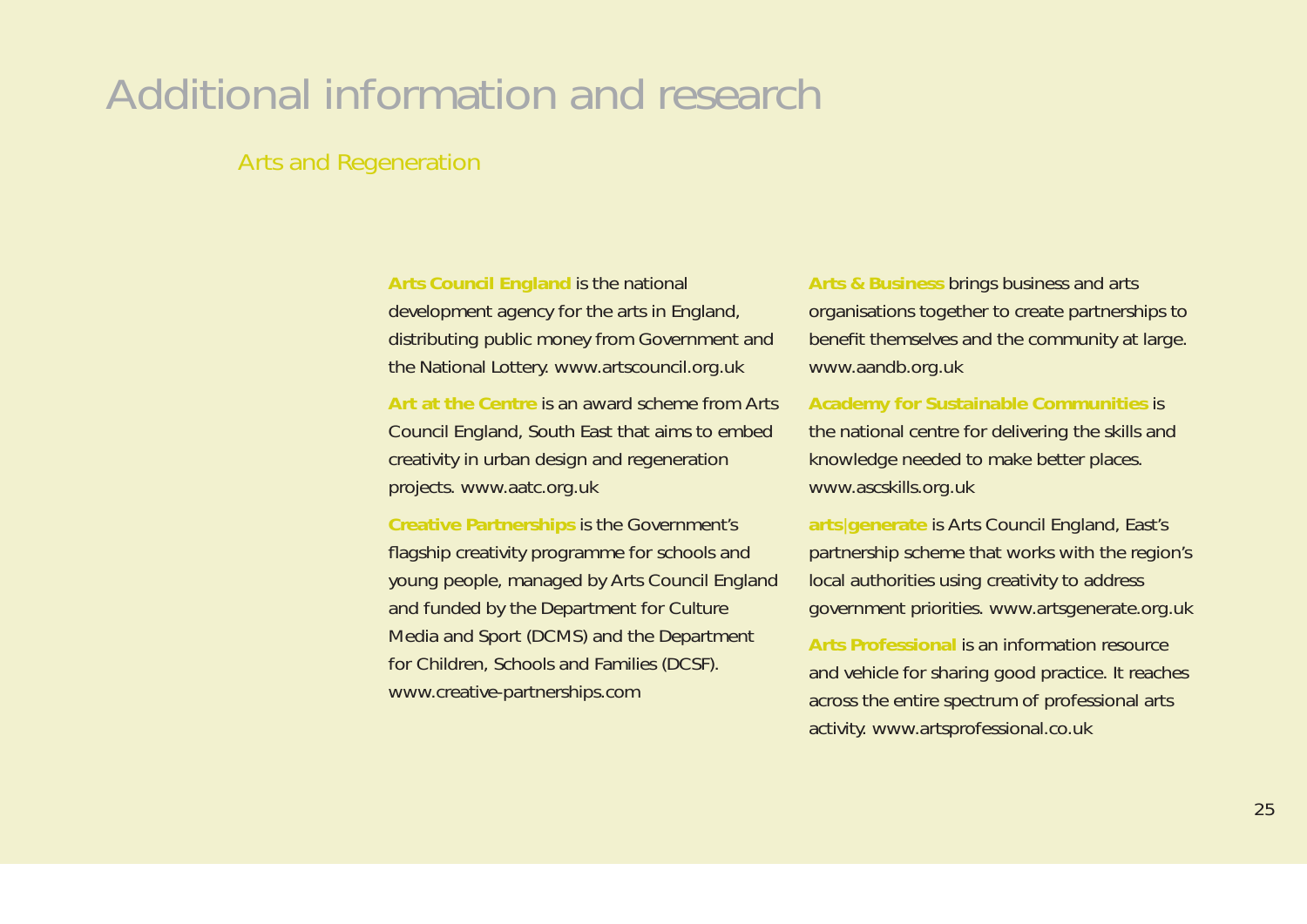**Commission for Architecture and the Built Environment (CABE)** stands for an improvement in people's quality of life through good design. www.cabe.org.uk

**Communities and Local Government** work to help people and local agencies create cohesive, attractive and economically vibrant communities. www.communities.gov.uk

**English Partnerships** is the national regeneration agency helping the Government to support high quality sustainable growth in England. www.englishpartnerships.co.uk

**Freeform** provides a range of arts and creative services for the built environment to place art at the heart of urban regeneration. www.freeform.org.uk

**Groundwork Arts Toolkit** Provides inspiration, ideas and practical assistance for those who want to use the arts within regeneration projects and to artists who want to learn more about working within regeneration. www.artandregeneration.com

**IdEA Knowledge** works for local government improvement by providing news and examples of good practice from councils across England and Wales, together with a range of tools and services. www.idea.gov.uk

**John Rowntree Foundation** One of the largest social policy research and development charities in the UK. www.jrf.org.uk

**New Start** is a news-led magazine that keeps readers working to create sustainable communities throughout the UK fully up to date. www.newstartmag.co.uk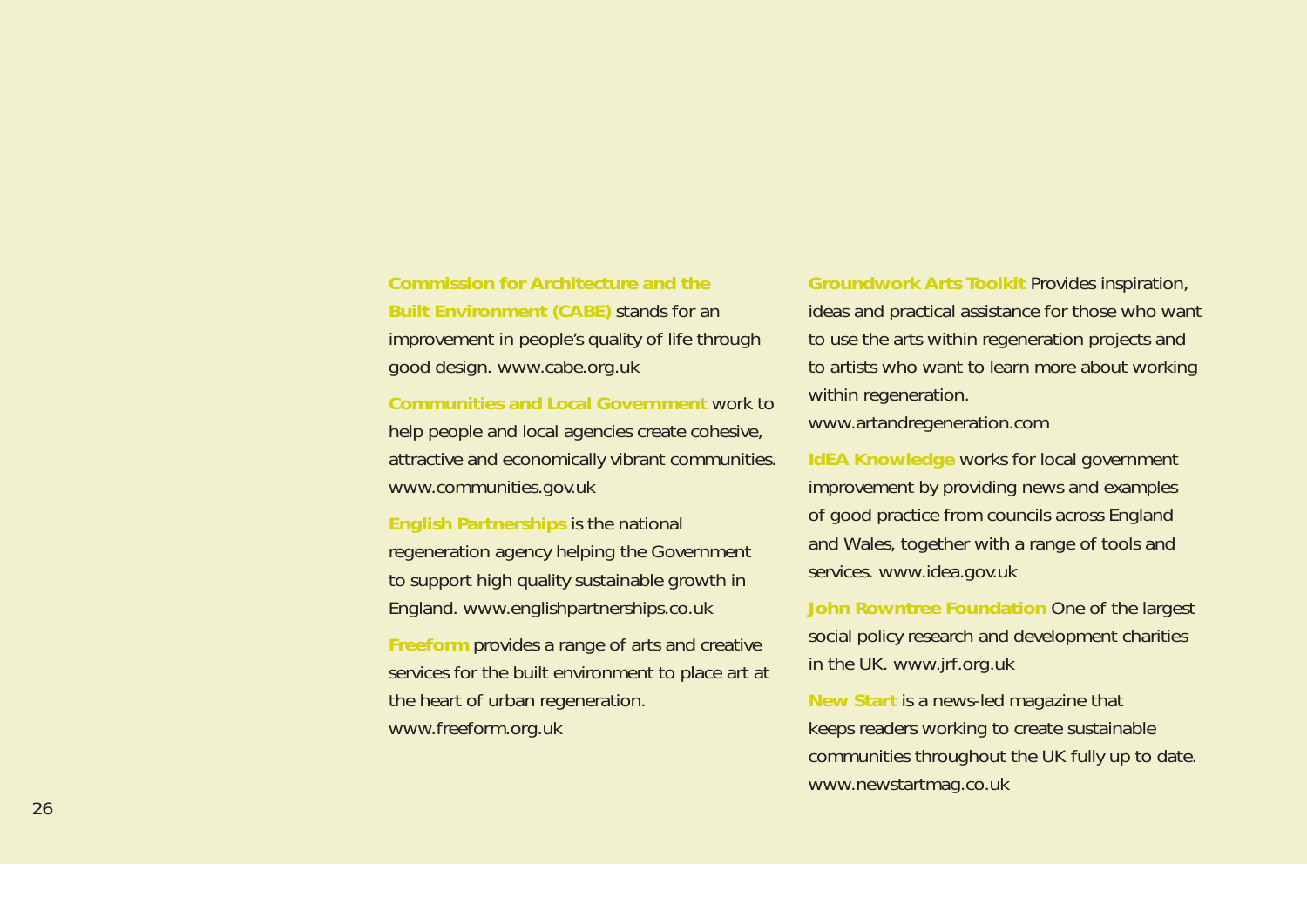**Public Art Online** provides information on how artists and creative activity can contribute to the built and natural environment, regeneration initiatives, sustainable development, architecture and urban design. www.publicartonline.org.uk

**RDA News** is for anyone working within regional development. www.rdanews.co.uk

**Regenerate** is available online and in print and aims to stimulate debate and give regenerators the tools they need to do their job. www.regeneratelive.co.uk

**Regeneration and Renewal** is for all those involved in regenerating Britain's deprived communities. It contains news sections covering community renewal, economic development and physical regeneration. www.regen.net

**RSA (Royal Society for the encouragement of Arts, Manufactures & Commerce)** supports the work of the arts in examining and addressing social and environmental concerns in an interdisciplinary and international arena. www.thersa.org

### Other useful publications:

**Creative Neighbourhoods: the role of the arts in building sustainable communities.** Available through Centre for Creative Communities www.creativecommunities.org.uk

**The power of art visual arts: evidence of impact, regeneration, health, education and learning.** Available to download at www.artscouncil.org.uk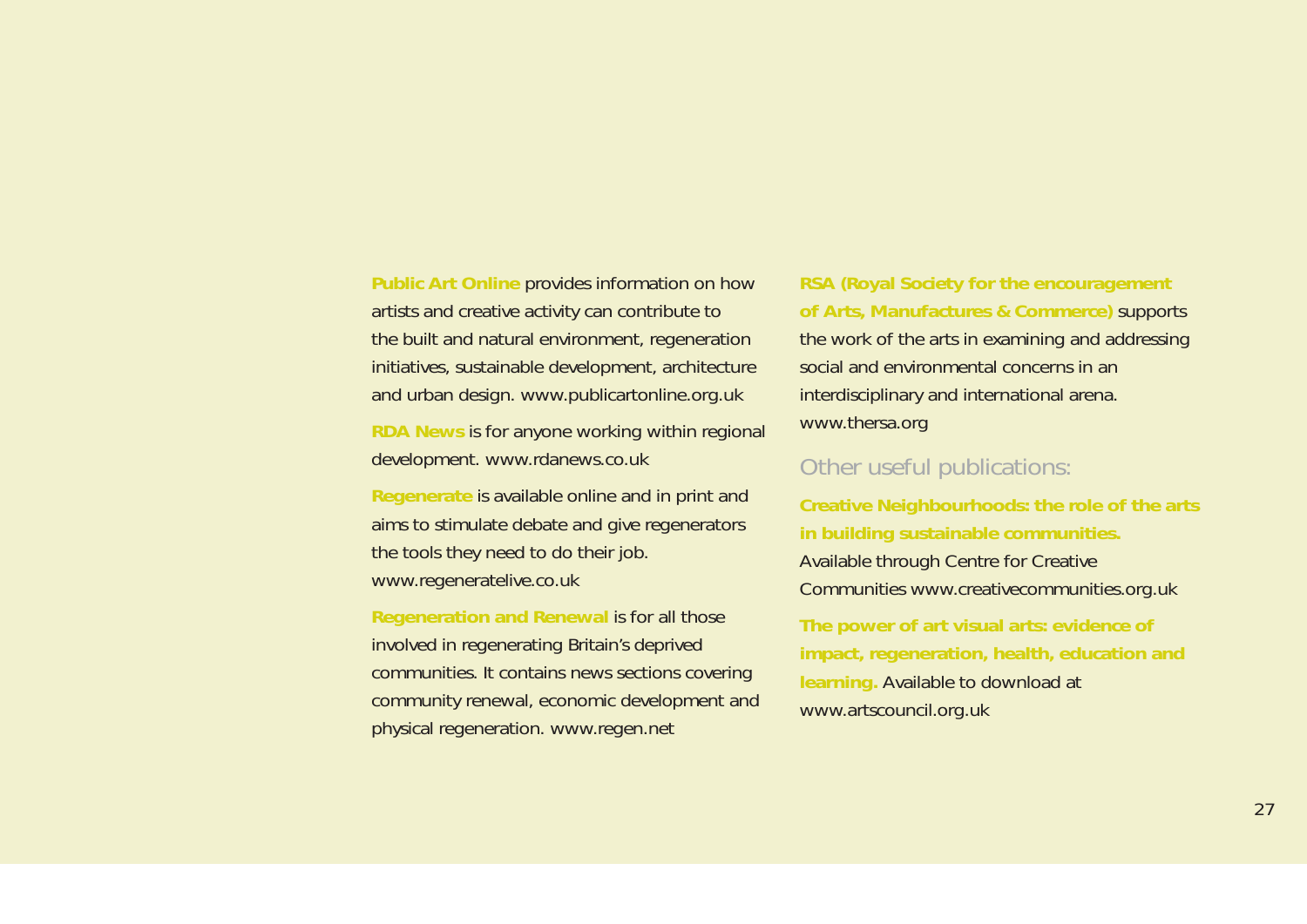Arts Council England, South East would particularly like to thank the following people for their contribution to this publication:

#### **Publication Steering Group:**

Annie AtkinsUschi GatwardStephen Turner Amy Turton

#### **Case Study Research:**

Debra Reay and Faith Dodkins, David Powell Associates

In addition we would like to thank all those people who contributed to the content of the case studies and supplied images.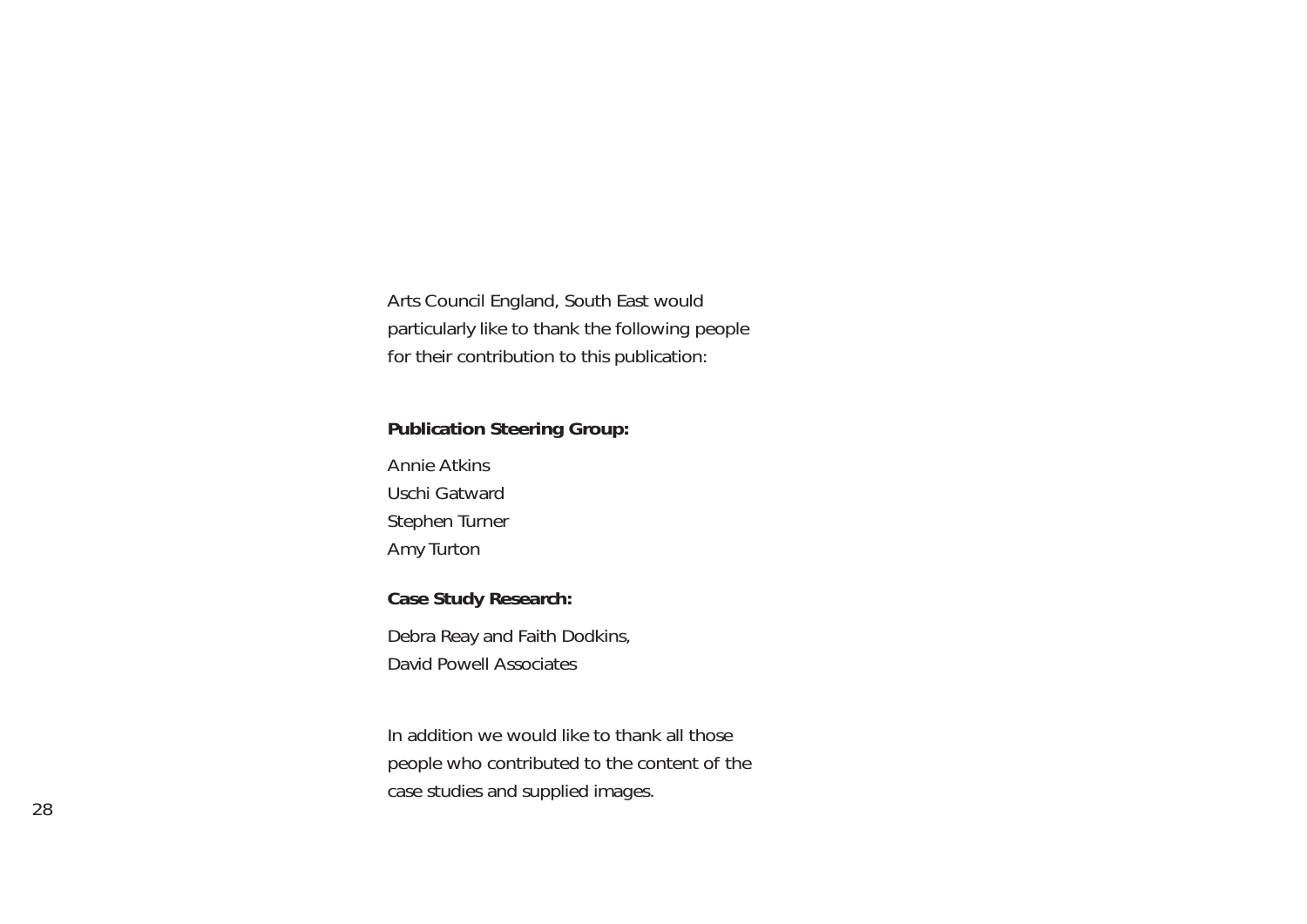### Image credits

page 4: An outdoor dance class part of the Celebrating Age 2006 strand of Brighton & Hove's Urban Cultural Programme. Photo: Matthew Andrews

#### **Case Studies**

page 6: Pan World News project at Downside Middle School. Photo: Gerry Wall. Courtesy of Creative Partnerships and Gerry Wall.

page 8: Barton Hill Unproven Stories. Image: courtesy of David Cotterrell.

page 10: Being Here. Photo: Ruth Knight, courtesy of Momentum Arts.

page 12: New performing arts centre, Folkestone. An artist's impression created by Alison Brooks Architects. Image courtesy of Creative Foundation.

page 14: Members of the Singing Estate choir, a strand of Fivearts Cities, a partnership between Five and Arts Council England. Photo: Charlie Gray.

page 16: Photo: courtesy of Spacemakers.

page 18: Flag Procession 2006. Photo courtesy of Ulverston Marketing Group.

page 20: Marcus Coates' shamanistic performance, Further Up in the Air. Photograph: courtesy of Leo Fitzmaurice.

page 22: Another Place. Photo: Ron Davies, courtesy of Sefton Council.